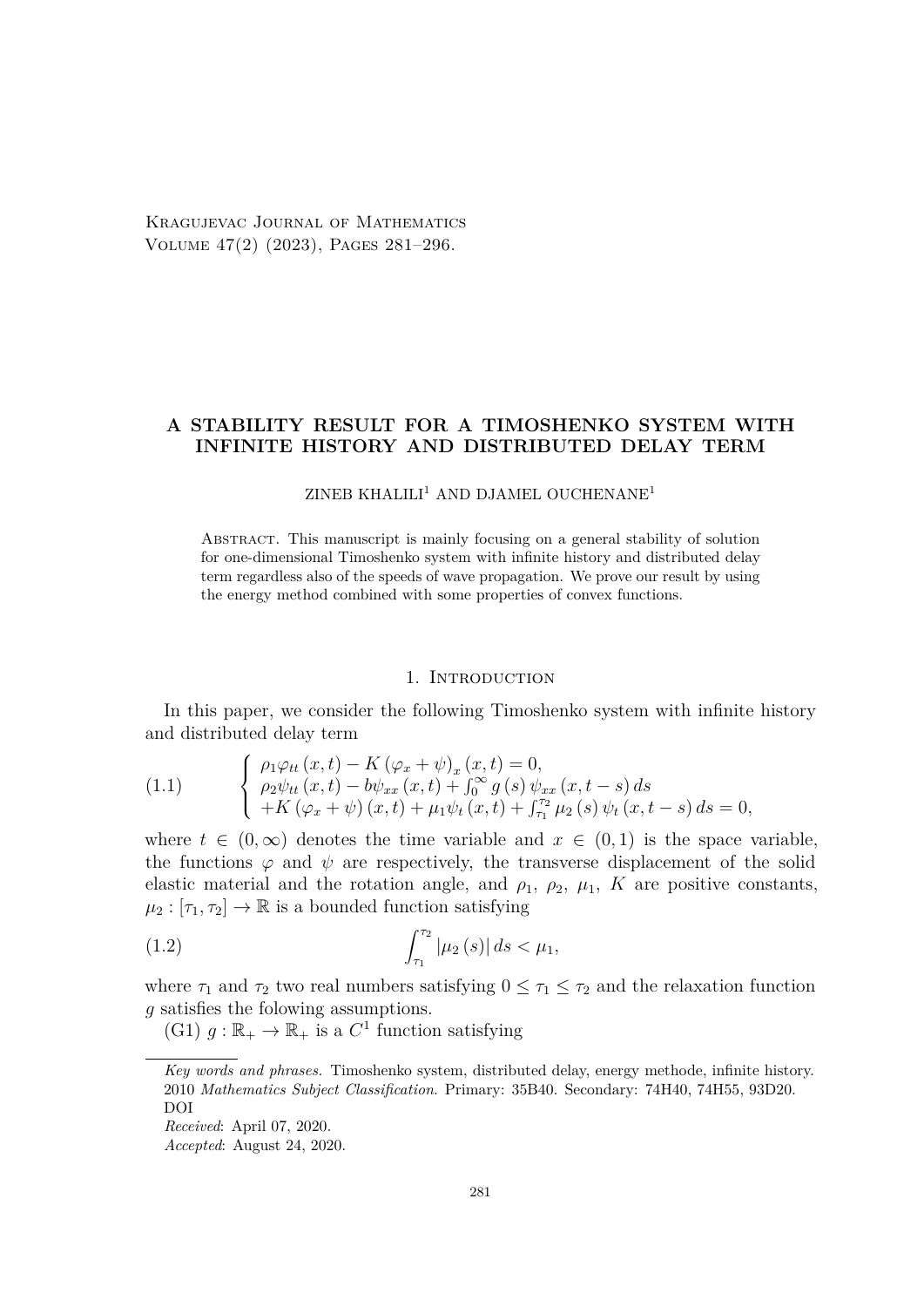<span id="page-1-2"></span>
$$
g(0) > 0
$$
,  $b - \int_0^\infty g(s) ds = b - g_0 = L > 0$ .

(G2) There exists a positive constant *ζ* such that

(1.3) 
$$
g'(t) \leq -\zeta g(t), \quad \text{for all } t \geq 0.
$$

System [\(1.1\)](#page-0-0) is provided with the following initial and boundary conditions

<span id="page-1-0"></span>
$$
\begin{cases}\n\varphi(x,0) = \varphi_0(x), & \varphi_t(x,0) = \varphi_1(x), & \psi(x,0) = \psi_0(x), & \psi_t(x,0) = \psi_1(x), \\
\psi_t(x,-t) = f_0(x,t) & \text{in } (0,1) \times (0,\tau_2),\n\end{cases}
$$

and

$$
\varphi(0, t) = \varphi(1, t) = \psi(0, t) = \psi(1, t) = 0
$$
, for all  $t \ge 0$ ,

where  $x \in (0,1)$  and  $f_0$  is the history function.

Let us first recall some result related to the problem we address. Said-Houari and Rahali [\[12\]](#page-14-0) considered the following Timoshenko system with infinite history and a delay term in the internal feedback

(1.4) 
$$
\begin{cases} \rho_1 \varphi_{tt} (x, t) - K (\varphi_x + \psi)_x (x, t) = 0, \\ \rho_2 \psi_{tt} (x, t) - b \psi_{xx} (x, t) + \int_0^\infty g (s) \psi_{xx} (x, t - s) ds \\ + K (\varphi_x + \psi) (x, t) + \mu_1 \psi_t (x, t) + \mu_2 \psi_t (x, t - \tau) = 0. \end{cases}
$$

They established the well-posedness of problem [\(1.4\)](#page-1-0) and the exponential stability of solution. In the absence of the viscoelastic damping  $(q \equiv 0)$ , problem [\(1.4\)](#page-1-0) has been studied recently by Said-Houari and Laskri [\[11\]](#page-14-1). Under some assumption, they proved the well-posedness and established for  $\mu_1 > \mu_2$  an exponential decay result for the case of equal-speed wave propagation, i.e.,

<span id="page-1-1"></span>
$$
\frac{k}{\rho_1} = \frac{b}{\rho_2}.
$$

Subsequently, the work in [\[11\]](#page-14-1) has been extended to the case of time-varying delay of the form  $\psi_t(x, t - \tau(t))$  by Kirane, Said-Houari and Anwar [\[6\]](#page-14-2). First, by using the variable norm technique of Kato and under some restriction on the parameters  $\mu_1, \mu_2$ and on the delay function  $\tau(t)$ , the system has been shown to be well-posed. Second, under relationship between the weight of the delay term in the feedback, the weight of the term without delay and the wave speeds, an exponential decay result of the total energy has been proved.

In [\[6,](#page-14-2) [11\]](#page-14-1), the authors have extended some works on the wave equation with delay to the Timoshenko system with delay. The stability of the wave equation with delay has become recently an active area of research and many authors have shown that delays can destabilize a system that is asymptotically stable in the absence of delays (see [\[2\]](#page-14-3) for more details).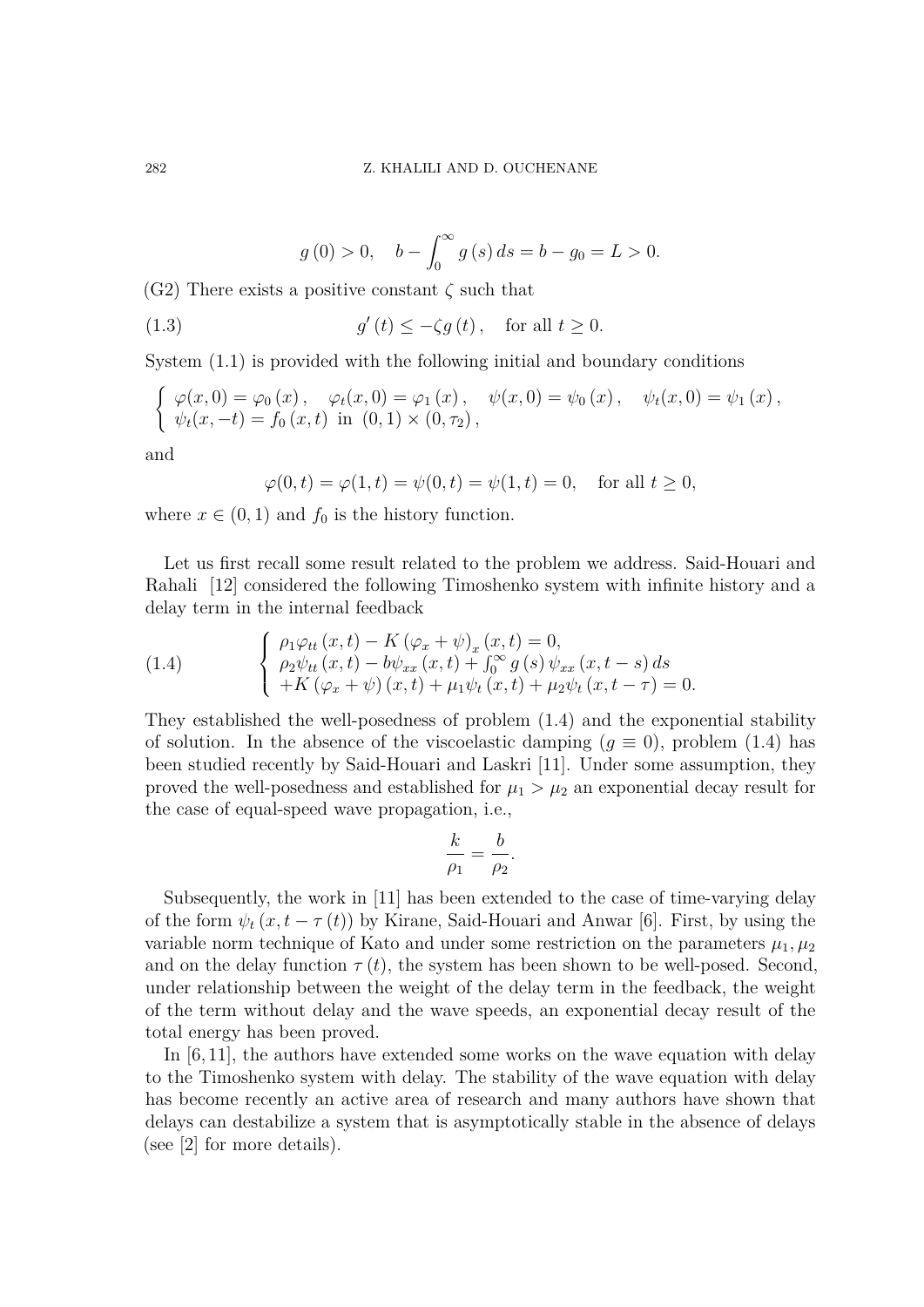Kafini et al. [\[5\]](#page-14-4) considered the following Timoshenko system of thermoelasticity of type III with delay

$$
\begin{cases}\n\rho_1 \varphi_{tt} - \sigma(\varphi_x, \psi)_x + \mu_1 \varphi_t(x, t) + \mu_2 \varphi_t(x, t - s) = 0, \\
\rho_2 \psi_{tt} - b \psi_{xx} + k (\varphi_x + \psi) + \gamma \theta_x = 0, \\
\rho_3 \theta_{tt} - k \theta_{xx} + \gamma \psi_{tx} - k \theta_{txx} = 0.\n\end{cases}
$$

The authors established well-posedness and stability of the system for the cases of equal and nonequal speeds of wave propagation, they showed that the energy decays exponentially in the case of equal wave speeds in spite of the existence of the delay and in the opposite case it decays polynomially. Also, Kafini et al. [\[4\]](#page-14-5) concerned with the following Timoshenko system of thermoelasticity of type III with distributive delay

$$
\begin{cases}\n\rho_1 \varphi_{tt} (x, t) - K (\varphi_x + \psi)_x (x, t) = 0, \\
\rho_2 \psi_{tt} (x, t) - b \psi_{xx} (x, t) + K (\varphi_x + \psi) (x, t) + \gamma \theta_x (x, t) = 0, \\
\rho_3 \theta_{tt} - \delta \theta_{xx} - \kappa \theta_{txx} - \int_{\tau_1}^{\tau_2} g(s) \theta_{txx} (x, t - s) ds + \gamma \psi_{tx} = 0,\n\end{cases}
$$

where  $\tau_1 < \tau_2$  are non-negative constants. They proved an exponential decay in the case of equal wave speeds and a polynomial decay result in the case of nonequal wave speeds with smooth initial data. Very recently, Hao and Wang [\[3\]](#page-14-6) considered the following Timoshenko-type system with distributed delay and past history

(1.5) 
$$
\begin{cases} \rho_1 \varphi_{tt} - k(\varphi_x, \psi)_x + \beta \theta_{tx} = 0, \\ \rho_2 \psi_{tt} - b \psi_{xx} + k(\varphi_x + \psi) - \beta \theta_x + \int_0^\infty g(s) \psi_{xx}(x, t - s) ds + f(\psi) = 0, \\ \rho_3 \theta_{tt} - \delta \theta_{xx} + \gamma \varphi_{tx} - l \theta_{txx} + \gamma \psi_t + \int_{\tau_1}^{\tau_2} \mu(\zeta) \psi_t(x, t - \zeta) d\zeta = 0. \end{cases}
$$

The authors proved well-posedness and stability of the system [\(1.5\)](#page-1-1) for the cases of equal and nonequal speeds of wave propagation. Their results show that the damping effect is strong enough to uniformly stabilize the system even in the existence of time delay under suitable conditions.

Motivated by the works mentioned above, we investigate system [\(1.1\)](#page-0-0) under suitable assumptions and show that even in the presence of the viscoelastic term  $(q \neq 0)$ , we can establish a general energy decay regardless also of the speeds of wave propagation. To achieve our goals we make use the energy method combined with some properties of convex functions. The arguments of convexity were introduced by Lasiecka and Tataru [\[7\]](#page-14-7) and used by Liu and Zuazua [\[8\]](#page-14-8) and others.

#### 2. Preliminaries

The main aim in this section is to present some materials needed in the proof of our result. We also state, without proof, a local existence result for problem [\(1.1\)](#page-0-0). The proof can be established by using Faedo-Galerkin method as in [\[9\]](#page-14-9). Let us introduce the following new dependent variable

$$
z(x, \rho, s, t) = \psi_t(x, t - s\rho), \text{ in } (0, 1) \times (0, 1) \times (\tau_1, \tau_2) \times (0, \infty).
$$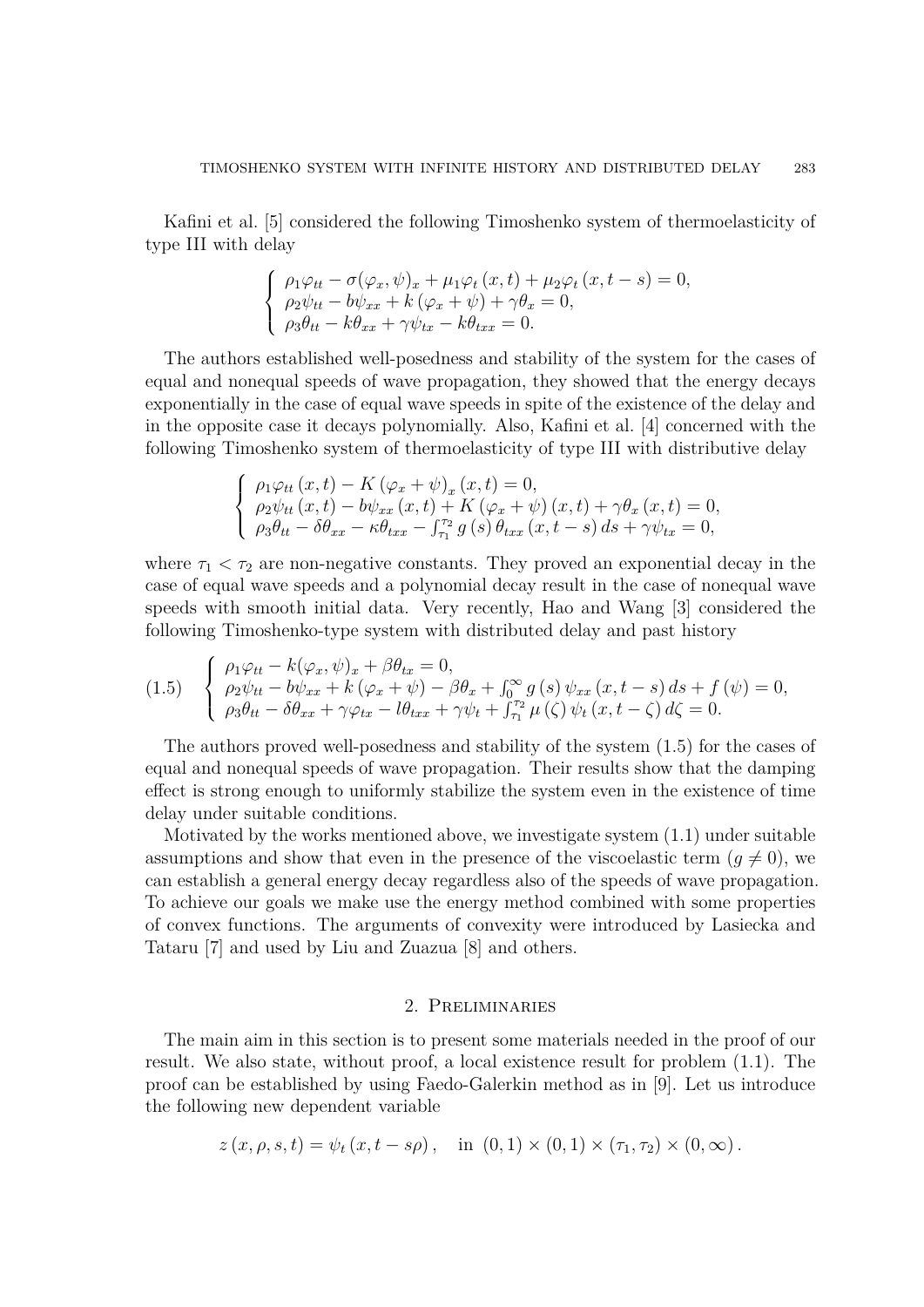Then, we get the following system

$$
\begin{cases}\nsz_t(x, \rho, s, t) + z_{\rho}(x, \rho, s, t) = 0, \\
z(x, 0, \tau, t) = \psi_t(x, t).\n\end{cases}
$$

We then set an auxiliary variable as in [\[1\]](#page-14-10)

$$
\eta^{t}(x,s) = \psi(x,t) - \psi(x,t-s), \quad s \ge 0.
$$

Then

$$
\eta_t^t(x,s) + \eta_s^t(x,s) = \psi_t(x,t).
$$

Hence, we can rewrite the problem [\(1.1\)](#page-0-0) as

<span id="page-3-0"></span>(2.1) 
$$
\begin{cases}\n\rho_1 \varphi_{tt} (x, t) - K (\varphi_x + \psi)_x (x, t) = 0, \\
\rho_2 \psi_{tt} - b \psi_{xx} + K (\varphi_x + \psi) + \int_0^\infty g(s) \eta_{xx}^t (x, s) ds \\
+ \mu_1 \psi_t (x, t) + \int_1^{T_2} \mu_2(s) \psi_t (x, t - s) ds = 0, \\
s z_t (x, \rho, s, t) + z_\rho (x, \rho, s, t) = 0, \\
\eta_t^t (x, s) + \eta_s^t (x, s) = \psi_t (x, t),\n\end{cases}
$$

where  $x \in (0,1)$ ,  $\rho \in (0,1)$  and  $t > 0$ . System [\(2.1\)](#page-3-0) subjected to the following initial conditions

(2.2) 
$$
\begin{cases}\n\varphi(x,0) = \varphi_0(x), & \varphi_t(x,0) = \varphi_1(x), \\
\psi(x,0) = \psi_0(x), & \psi_t(x,0) = \psi_1(x), \\
z(x,\rho,s,0) = f_0(x,\rho s), & \text{in } (0,1) \times (0,1) \times (0,\tau_2), \\
\eta^t(x,0) = 0, & \text{for all } t \ge 0, \\
\eta^0(x,s) = \eta_0(s) = 0, & \text{for all } s \ge 0.\n\end{cases}
$$

In addition, we consider the following boundary conditions

<span id="page-3-1"></span>(2.3) 
$$
\varphi(0, t) = \varphi(1, t) = \psi(0, t) = \psi(1, t) = 0, \text{ for all } t \ge 0,
$$

$$
\eta^t(0, s) = \eta^t(1, s) = 0, \text{ for all } s \ge 0.
$$

We now define the energy space

$$
\boldsymbol{H} := \left[ H_0^1(0,1) \times L^2(0,1) \right]^2 \times L^2((0,1) \times (0,1) \times (\tau_1, \tau_2)) \times L_g^2\left(\mathbb{R}^+, H_0^1(0,1)\right),
$$
  
where  $L_g^2(\mathbb{R}^+, H_0^1(0,1))$  denotes the Hilbert space of  $H_0^1$ -valued functions on  $\mathbb{R}^+$ .

## 3. Exponential Stability

The functional energy of the solution of problem  $(2.1)$ – $(2.3)$  is given by

<span id="page-3-2"></span>(3.1) 
$$
E(t) = E(t, \varphi, \psi, z, \eta^{t})
$$
  
\n
$$
= \frac{1}{2} \int_{0}^{1} (\rho_{1} \varphi_{t}^{2} + \rho_{2} \psi_{t}^{2}) dx + \frac{1}{2} \int_{0}^{1} \left\{ K (\varphi_{x} + \psi)^{2} + b \psi_{x}^{2} \right\} dx
$$
  
\n
$$
+ \frac{1}{2} \int_{0}^{1} \int_{0}^{\infty} g(s) |\eta_{x}^{t}(x, s)|^{2} ds dx
$$
  
\n
$$
+ \frac{1}{2} \int_{0}^{1} \int_{0}^{1} \int_{\tau_{1}}^{\tau_{2}} s |\mu_{2}(s)| z^{2}(x, \rho, s, t) ds d\rho dx.
$$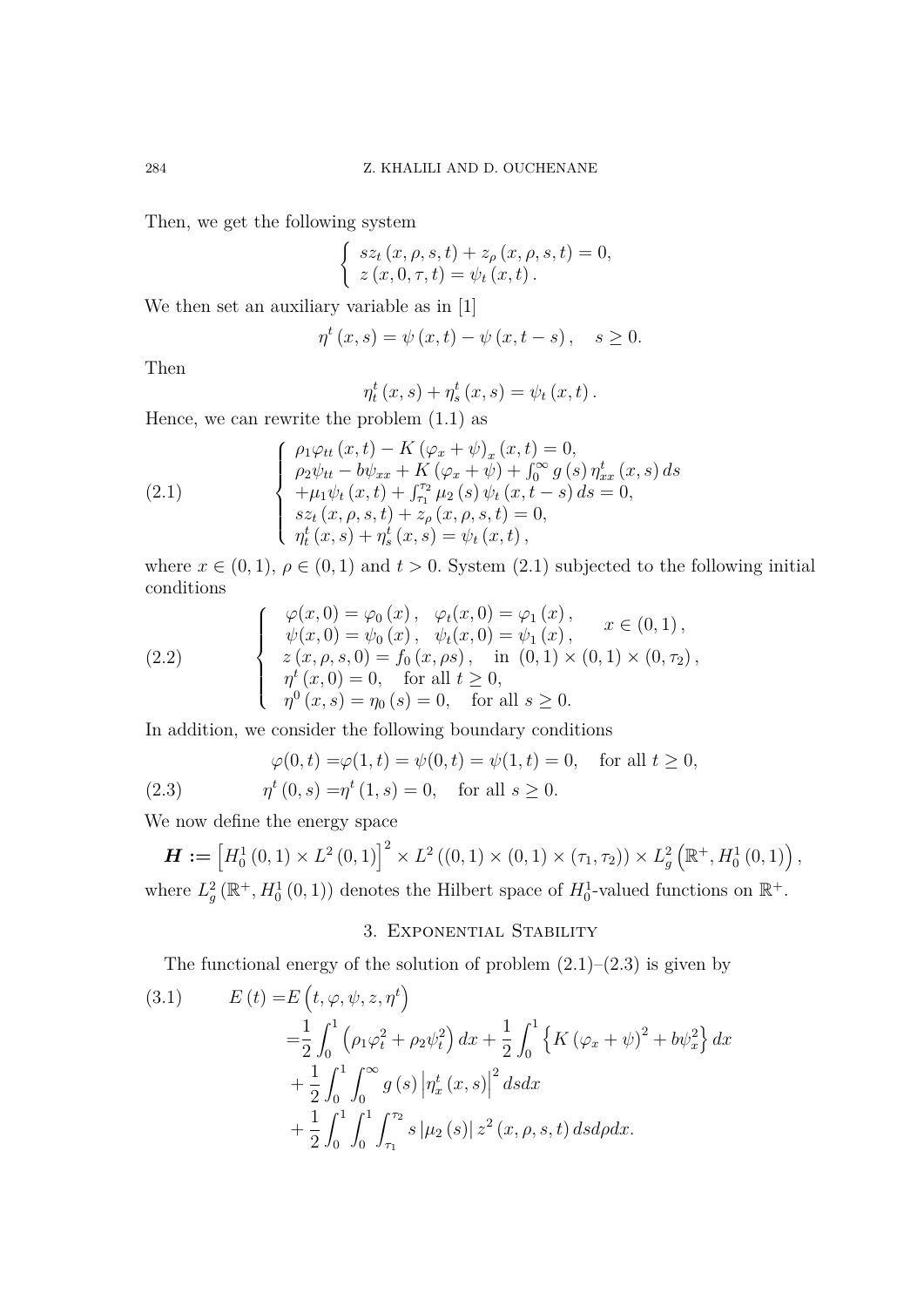We multiply  $(2.1)_1$  $(2.1)_1$  by  $\varphi_t$ ,  $(2.1)_2$  by  $\psi_t$  and  $(2.1)_3$  by  $|\mu_2(s)|z$ , integrating by parts over (0*,* 1), using Young and Cauchy-Schwarz's inequality we get

<span id="page-4-3"></span>(3.2) 
$$
\frac{dE(t)}{dt} \leq \frac{1}{2} \int_0^1 \int_0^\infty g'(s) \left| \eta_x^t(x,s) \right|^2 ds dx - C \left\{ \int_0^1 \psi_t \int_{\tau_1}^{\tau_2} \mu_2(s) z(x,1,s,t) + \int_0^1 \psi_t^2(x,t) dx \right\},
$$

where  $C > 0$ , which implies that the energy  $E$  is a non-increasing function with respect to *t*.

Our main stability result reads as follows.

<span id="page-4-2"></span>**Theorem 3.1.** *Let*  $U_0 \in D(A)$ *. Assume that*  $\int_{\tau_1}^{\tau_2} |\mu_2(s)| ds < \mu_1$  *and* 

<span id="page-4-4"></span>
$$
\frac{K}{\rho_1} = \frac{b}{\rho_2}.
$$

*Then there exist two positive constants*  $C$  *and*  $\gamma$  *independent of t such that* 

(3.3) 
$$
E(t) \le Ce^{-\gamma t}, \quad \text{for all } t > 0.
$$

*Remark* 3.1*.* To derive the exponential decay of the solution, it is enough to construct a functional  $L(t)$ , equivalent to the energy  $E(t)$ , satisfying

$$
\frac{dL\left(t\right)}{dt} \le -\Lambda L\left(t\right), \quad \text{for all } t > 0,
$$

where  $\Lambda$  is a positive constant. In order to obtain such a functional  $L$ , we need several lemmas.

<span id="page-4-0"></span>Let us first define the following functional

(3.4) 
$$
I_1(t) := -\int_0^1 (\rho_1 \varphi_t \varphi + \rho_2 \psi_t \psi) dx - \frac{\mu_1}{2} \int_0^1 \psi^2 dx.
$$

Then we have the following estimate.

**Lemma 3.1.** *Let*  $(\varphi, \psi, z, \eta^t)$  *be the solution of*  $(2.1)$ – $(2.3)$ *, then for any*  $\varepsilon, \delta_1 > 0$ *, we have*

<span id="page-4-1"></span>(3.5) 
$$
\frac{dI_1(t)}{dt} \leq -\int_0^1 \left(\rho_1 \varphi_t^2 + \rho_2 \psi_t^2\right) dx \n+ \frac{g_0}{4\delta_1} \int_0^1 \int_0^\infty g\left(s\right) \left|\eta_x^t\left(x, s\right)\right|^2 ds dx + \frac{c\varepsilon_2}{2} \int_0^1 \psi^2 dx \n+ (b + \delta_1) \int_0^1 \psi_x^2 dx + \frac{1}{2\varepsilon_2} \int_0^1 \int_{\tau_1}^{\tau_2} \mu_2\left(s\right) \psi_t^2\left(x, t - s\right) ds dx \n+ K \int_0^1 (\varphi_x + \psi)^2 dx,
$$

*where*  $c = 1/\pi^2$  *is the Poincaré's constant.*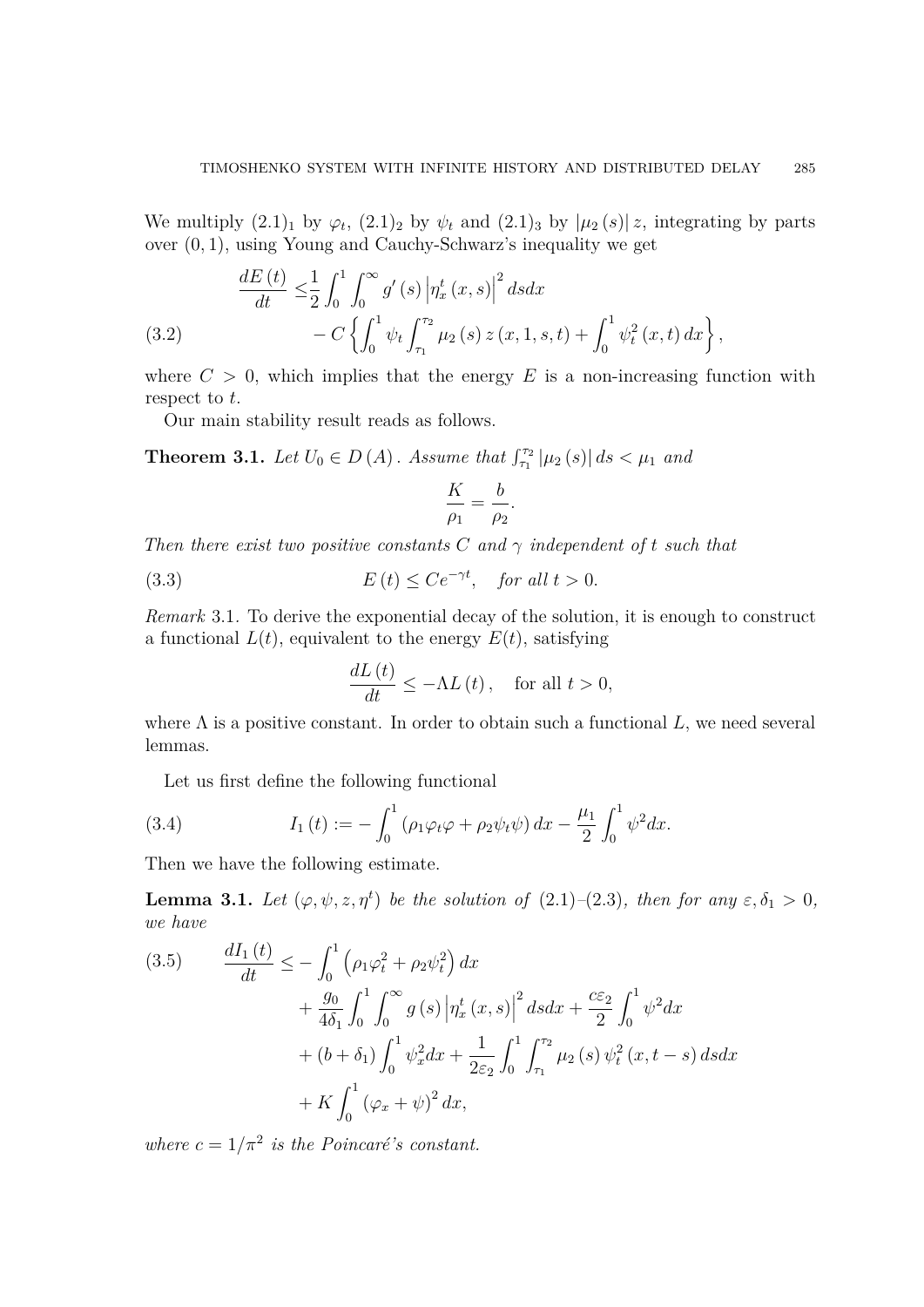## 286 Z. KHALILI AND D. OUCHENANE

*Proof.* Taking the derivative of  $(3.4)$ , integrating by parts, we obtain

<span id="page-5-0"></span>(3.6) 
$$
\frac{dI_1(t)}{dt} = -\int_0^1 \left(\rho_1 \varphi_t^2 + \rho_2 \psi_t^2\right) dx - \int_0^1 \left(\rho_1 \varphi_{tt} \varphi_t + \rho_2 \psi_{tt} \psi_t\right) dx - \mu_1 \int_0^1 \psi_t \psi dx.
$$

Therefore, by using  $(2.1)<sub>1</sub>$  $(2.1)<sub>1</sub>$ ,  $(2.1)<sub>2</sub>$ , integration by parts, we obtain from  $(3.6)$ 

<span id="page-5-3"></span>(3.7) 
$$
\frac{dI_1(t)}{dt} = -\int_0^1 (\rho_1 \varphi_t^2 + \rho_2 \psi_t^2) dx + K \int_0^1 (\varphi_x + \psi)^2 dx + b \int_0^1 \psi_x^2 dx + \int_0^1 \psi \int_{\tau_1}^{\tau_2} \mu_2(s) \psi_t(x, t - s) ds dx + \int_0^1 \psi_x(x, t) \int_0^\infty g(s) |\eta_x^t(x, s)| ds dx.
$$

By exploiting Young and Poincaré's inequalities, we get for any  $\varepsilon > 0$ 

<span id="page-5-1"></span>(3.8) 
$$
\int_0^1 \psi \int_{\tau_1}^{\tau_2} \mu_2(s) \psi_t(x, t - s) ds dx \n\leq \frac{c \varepsilon_2}{2} \int_0^1 \psi^2 dx + \frac{1}{2\varepsilon_2} \int_0^1 \int_{\tau_1}^{\tau_2} \mu_2(s) \psi_t^2(x, t - s) ds dx.
$$

Moreover, Young, Hölder's inequalities and [\(1.3\)](#page-1-2) imply that for any  $\delta_1 > 0$ 

<span id="page-5-2"></span>(3.9) 
$$
\int_0^1 \psi_x(x,t) \int_0^\infty g(s) \left| \eta_x^t(x,s) \right| ds dx
$$
  
 
$$
\leq \delta_1 \int_0^1 \psi_x^2(x,t) dx + \frac{g_0}{4\delta_1} \int_0^1 \int_0^\infty g(s) \left| \eta_x^t(x,s) \right|^2 ds dx.
$$

Inserting the estimates [\(3.8\)](#page-5-1) and [\(3.9\)](#page-5-2) into [\(3.7\)](#page-5-3), then [\(3.5\)](#page-4-1) is fulfilled.  $\square$ 

Now, let *w* be the solution of

(3.10) 
$$
- w_{xx} = \psi_x, \quad w(0) = w(1) = 0,
$$

then

<span id="page-5-4"></span>
$$
w(x,t) = -\int_0^x \psi(y,t) dy + x \left( \int_0^1 \psi(y,t) dy \right).
$$

We have the following inequalities.

**Lemma 3.2.** *The solution of* [\(3.10\)](#page-5-4) *satisfies*

$$
\int_0^1 w_x^2 dx \le \int_0^1 \psi^2 dx
$$

*and*

$$
\int_0^1 w_t^2 dx \le \int_0^1 \psi_t^2 dx.
$$

*Proof.* We multiply [\(3.10\)](#page-5-4) by *w*, integrate by parts and use the Cauchy-Schwarz's inequality to obtain

$$
\int_0^1 w_x^2 dx \le \int_0^1 \psi^2 dx.
$$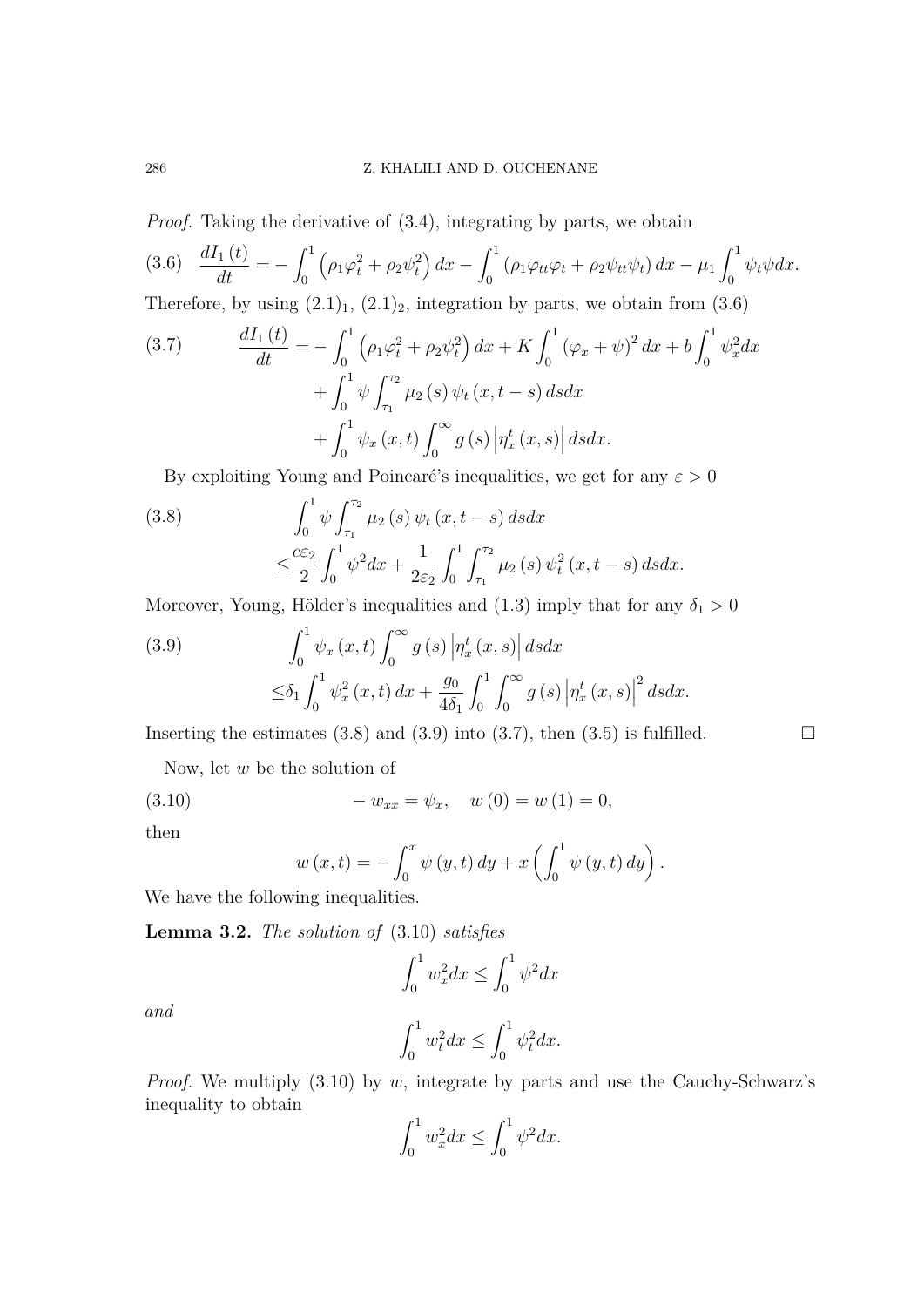Next, we differentiate [\(3.10\)](#page-5-4) with respect to *t* and by the same procedure, we obtain

<span id="page-6-0"></span>
$$
\int_0^1 w_t^2 dx \le \int_0^1 \psi_t^2 dx.
$$

Let  $w$  be the solution of  $(3.10)$ . We introduce the following functional

(3.11) 
$$
I_2(t) := \int_0^1 (\rho_2 \psi_t \psi + \rho_1 \varphi_t w) dx + \frac{\mu_1}{2} \int_0^1 \psi^2 dx.
$$

Then, we have the following estimate.

**Lemma 3.3.** Let  $(\varphi, \psi, z, \eta^t)$  be the solution of  $(2.1)$ – $(2.3)$ . Then we have for any  $\varepsilon_3 > 0$ ,

<span id="page-6-2"></span>
$$
\frac{dI_2(t)}{dt} \le (\delta_1 - b) \int_0^1 \psi_x^2 dx + \rho_1 \lambda_2 \int_0^1 \varphi_t^2 dx + \frac{c \varepsilon_3}{2} \int_0^1 \psi^2 dx
$$
\n(3.12) 
$$
+ \left(\rho_2 + \frac{\rho_1}{4\lambda_2}\right) \int_0^1 \psi_t^2 dx + \left(\frac{\gamma \tau_0}{2\kappa \varepsilon_3} + \frac{\delta \gamma}{2\kappa \varepsilon_3}\right) \int_0^1 q^2 dx + \frac{1}{2\varepsilon_3} \int_0^1 \int_{\tau_1}^{\tau_2} |\mu_2(s)| z^2(x, 1, s, t) ds dx + \frac{g_0}{4\delta_1} \int_0^1 \int_0^\infty g(s) |\eta_x^t(x, s)|^2 ds dx.
$$

*Proof.* By taking the derivative of  $(3.11)$ , we conclude

$$
\frac{dI_2(t)}{dt} = -b \int_0^1 \psi_x^2 dx - K \int_0^1 \psi^2 dx + \rho_2 \int_0^1 \psi_t^2 dx + K \int_0^1 w_x^2 dx
$$

$$
+ \rho_1 \int_0^1 \varphi_t w_t dx + \int_0^1 \psi_x(x, t) \int_0^\infty g(s) \eta_x^t(x, s) ds dx
$$

$$
- \int_0^1 \psi \int_{\tau_1}^{\tau_2} \mu_2(s) z(x, 1, s, t) ds dx.
$$

We apply Young and Poincaré's inequalities, we find

 $\int_1^1$  $\int_0^1 \psi_x\left(x,t\right) \int_0^\infty$  $\int_0^\infty g(s) \, \eta_x^t(x,s) \, ds dx \leq \delta_1 \int_0^1$  $\int_0^1 \psi_x^2(x,t) + \frac{g_0}{4\delta}$  $4\delta_1$  $\int_0^1$ 0  $\int^{\infty}$  $\int_{0}^{\infty} g\left(s\right)\left|\eta_{x}^{t}\left(x,s\right)\right|$  $^{2}dsdx,$ and for any  $\lambda_2 > 0$  we have

<span id="page-6-1"></span>
$$
\rho_1 \int_0^1 \varphi_t \psi_t dx \le \rho_1 \lambda_2 \int_0^1 \varphi_t^2 dx + \frac{\rho_1}{4\lambda_2} \int_0^1 \psi_t^2 dx.
$$

Now, we define the functional *I*<sup>3</sup> (3.13)

$$
I_3(t) := \rho_2 \int_0^1 \psi_t (\varphi_x + \psi) dx + \frac{\rho_1 b}{K} \int_0^1 \psi_x \varphi_t dx + \frac{\rho_1}{K} \int_0^1 \varphi_t \int_0^\infty g(s) \eta_x^t(x, s) ds dx.
$$

**Lemma 3.4.** *Let*  $(\varphi, \psi, z, \eta^t)$  *be the solution of*  $(2.1)$ – $(2.3)$ *. Assume that* 

(3.14) 
$$
\frac{\rho_1}{K} = \frac{\rho_2}{b + g_0} = \frac{\rho_2}{b}.
$$

*Then, for any*  $\varepsilon_4 > 0$ *, we have* 

$$
\frac{dI_{3}(t)}{dt} \leq \left[\varphi_{x}\left(b\psi_{x} + \int_{0}^{\infty} g\left(s\right)\eta_{x}^{t}\left(x, s\right)\right)\right]_{x=0}^{x=1} - \left(K - 2\varepsilon_{4}\right)\int_{0}^{1} \left(\varphi_{x} + \psi\right)^{2} dx
$$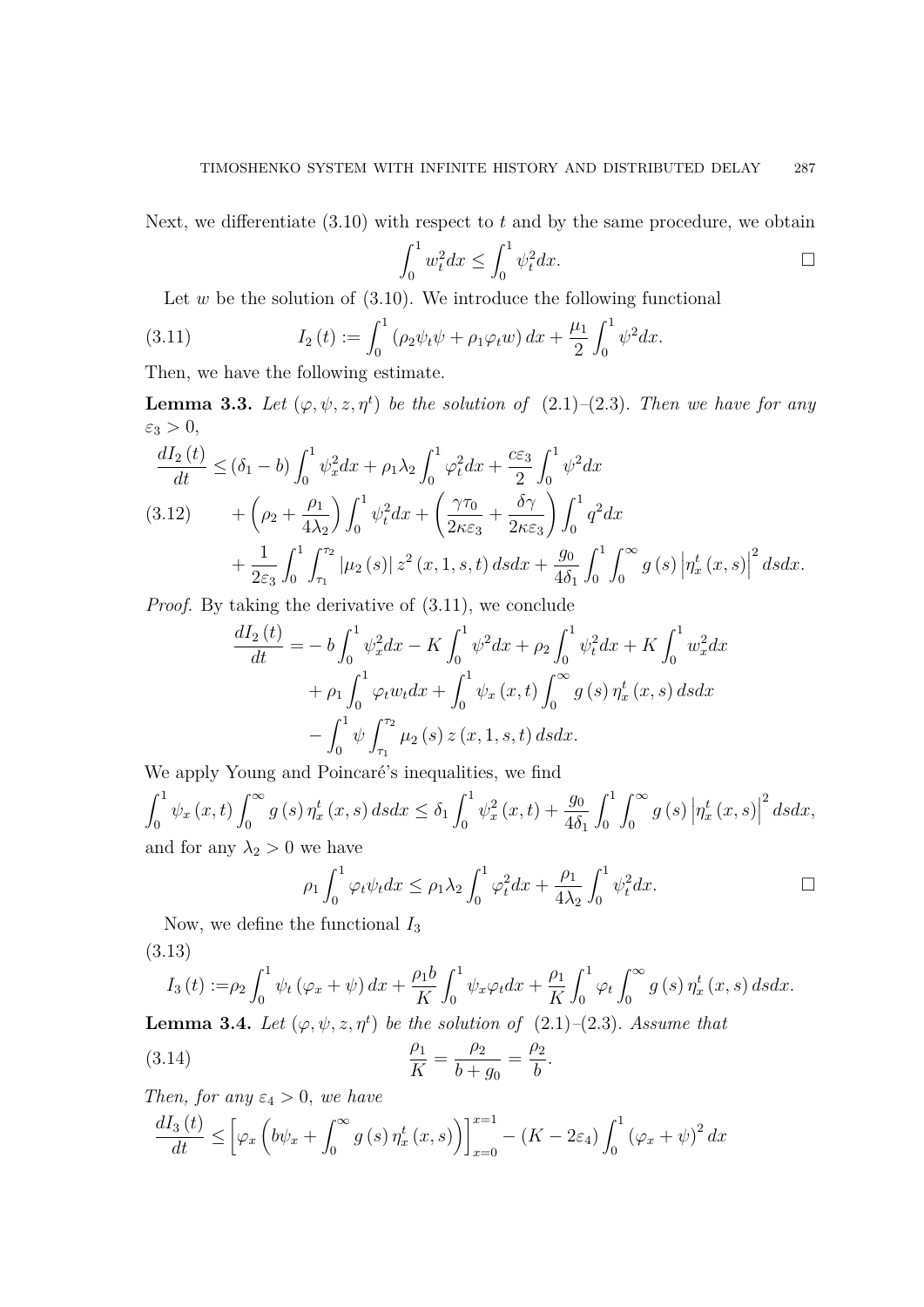<span id="page-7-2"></span>
$$
(3.15) \qquad + \left(\rho_2 + \frac{\mu_1^2}{4\varepsilon_4}\right) \int_0^1 \psi_t^2 dx + \varepsilon_4 \int_0^1 \varphi_t^2 dx + \frac{1}{2\varepsilon_4} \int_0^1 \int_{\tau_1}^{\tau_2} \mu_2\left(s\right) z^2\left(x, 1, s, t\right) ds dx - g_0 C\left(\varepsilon_4\right) \int_0^1 \int_0^\infty g'\left(s\right) \left|\eta_x^t\left(x, s\right)\right|^2 ds dx.
$$

*Proof.* Differentiating  $I_3(t)$ , we obtain

$$
\frac{dI_3(t)}{dt} = \rho_2 \int_0^1 \psi_{tt} (\varphi_x + \psi) dx + \rho_2 \int_0^1 \psi_t (\varphi_x + \psi)_t dx \n+ \frac{\rho_1 b}{K} \int_0^1 \psi_x \varphi_{tt} dx + \frac{\rho_1}{K} \int_0^1 \varphi_t \int_0^\infty g(s) \eta_x^t(x, s) ds dx \n+ \frac{\rho_1 b}{K} \int_0^1 \psi_{xt} \varphi_t dx + \frac{\rho_1}{K} \int_0^1 \varphi_{tt} \int_0^\infty g(s) \eta_{tx}^t(x, s) ds dx.
$$

Then, by using  $(2.1)$ , we find

$$
\frac{dI_3(t)}{dt} = \rho_2 \int_0^1 (\varphi_x + \psi) (b\psi_{xx}(x, t) - K(\varphi_x + \psi) (x, t)
$$
  
\n
$$
-\mu_1 \psi_t(x, t) - \int_{\tau_1}^{\tau_2} \mu_2(s) \psi_t(x, t - s) ds dx + \int_0^1 (\varphi_x + \psi) \int_0^\infty g(s) \eta_{xx}^t(x, s) ds dx + \rho_2 \int_0^1 \psi_t^2 dx
$$
  
\n
$$
+ b \int_0^1 (\varphi_x + \psi)_x \psi_x dx + \left(\frac{\rho_1 b}{K} - \rho_2\right) \int_0^1 \psi_{tx} \varphi_t dx
$$
  
\n
$$
+ \frac{\rho_1}{K} \int_0^1 \varphi_t \int_0^\infty g(s) (\psi_{tx}(t, x) - \eta_{tx}^t(x, s)) ds dx
$$
  
\n
$$
+ \frac{\rho_1}{K} \int_0^1 (\varphi_x + \psi)_x \int_0^\infty g(s) \eta_x^t(x, s) ds dx.
$$

By  $(3.14)$ , we obtain

<span id="page-7-1"></span>
$$
\frac{dI_3(t)}{dt} = -K \int_0^1 (\varphi_x + \psi)^2 dx - \mu_1 \int_0^1 (\varphi_x + \psi) \psi_t dx + \rho_2 \int_0^1 \psi_t^2 dx \n- \int_0^1 (\varphi_x + \psi) \int_{\tau_1}^{\tau_2} \mu_2(s) \psi_t(x, t - s) ds dx \n+ \frac{\rho_1}{K} \int_0^1 \varphi_t \int_0^\infty g'(s) \eta_x^t(x, s) ds dx \n+ [b\psi_x \varphi_x dx]_{x=0}^{x=1} + \left[ \varphi_x(x, t) \int_0^\infty g(s) \eta_x^t(x, s) ds \right].
$$

For any  $\varepsilon_4 > 0$ , Young's inequality leads to

$$
(3.17) \qquad \left| \mu_1 \int_0^1 (\varphi_x + \psi) \, \psi_t \left( x, t \right) \right| \leq \varepsilon_4 \int_0^1 (\varphi_x + \psi)^2 \, dx + \frac{\mu_1^2}{4\varepsilon_4} \int_0^1 \psi_t^2 dx
$$

and

<span id="page-7-0"></span>
$$
\left|\int_0^1 (\varphi_x + \psi) \int_{\tau_1}^{\tau_2} \mu_2 \left(s\right) \psi_t \left(x, t - s\right) ds dx\right|
$$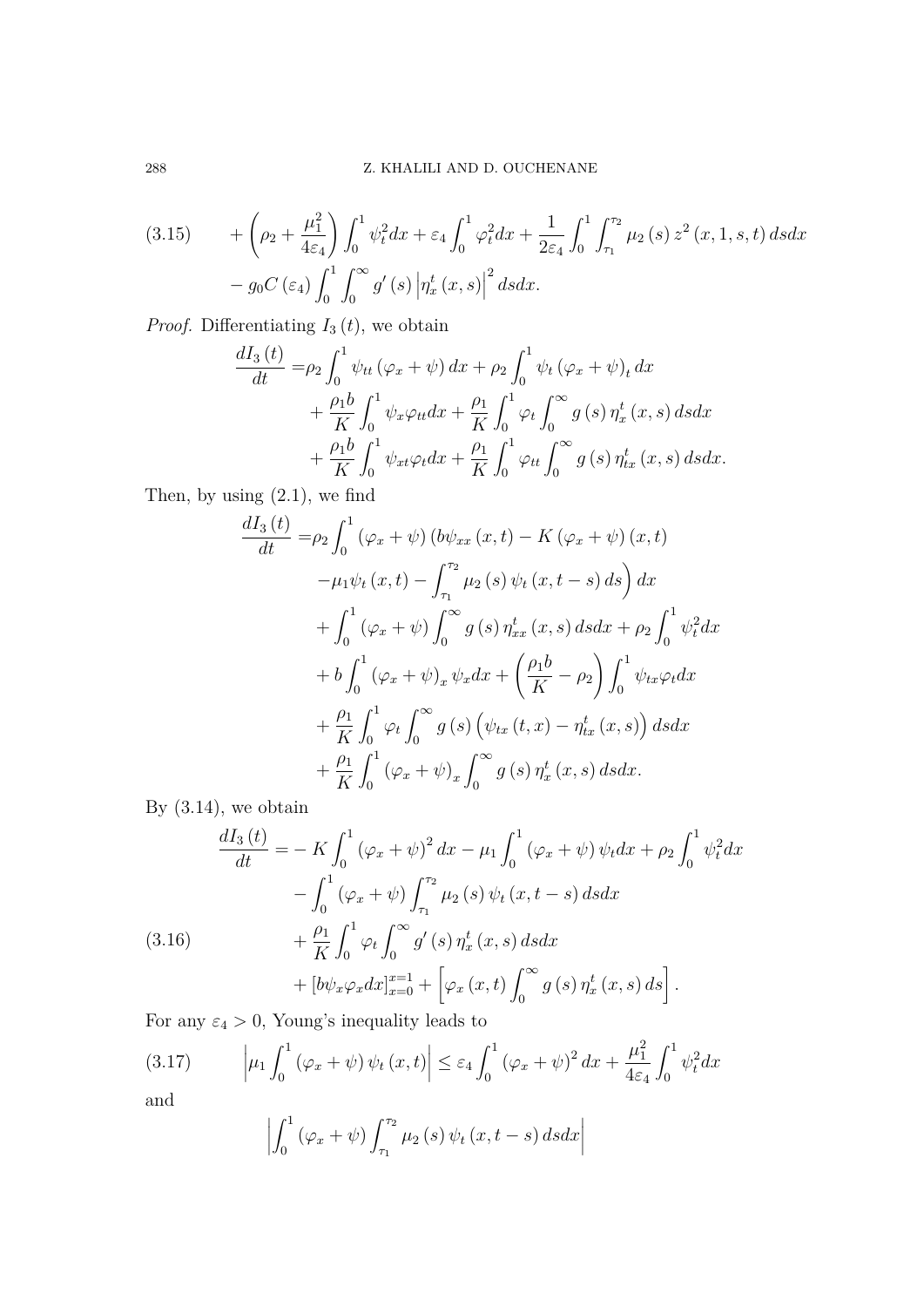<span id="page-8-0"></span>(3.18) 
$$
\leq \frac{c\varepsilon_4}{2} \int_0^1 (\varphi_x + \psi)^2 dx + \frac{1}{2\varepsilon_4} \int_0^1 \int_{\tau_1}^{\tau_2} \mu_2(s) z^2(x, 1, s, t) ds dx
$$

and

<span id="page-8-1"></span>(3.19) 
$$
\left| \frac{\rho_1}{K} \int_0^1 \varphi_t \int_0^\infty g'(s) \eta_x^t(x, s) ds dx \right|
$$
  
\n
$$
\leq \frac{\rho_1^2}{4K \varepsilon_4} \int_0^1 \left( \int_0^\infty g'(s) \eta_x^t(x, s) ds \right)^2 dx + \varepsilon_4 \int_0^1 \varphi_t^2 dx
$$
  
\n
$$
\leq -g(0) C(\varepsilon_4) \int_0^1 \int_0^\infty g'(s) \left| \eta_x^t(x, s) \right|^2 ds dx + \varepsilon_4 \int_0^1 \varphi_t^2 dx.
$$

Plugging  $(3.17)$ ,  $(3.18)$  and  $(3.19)$  into  $(3.16)$ , then inequality  $(3.15)$  holds.  $\Box$ 

Next, in order to handle the boundary terms appearing in [\(3.15\)](#page-7-2) we use, as in [\[10\]](#page-14-11), the function

$$
q(x) = 2 - 4x, \quad x \in (0, 1).
$$

So, we have the following result.

**Lemma 3.5.** Let  $(\varphi, \psi, z, \eta^t)$  be the solution of [\(2.1\)](#page-3-0). Then we have that for a positive *constant*  $\varepsilon_6$ 

<span id="page-8-3"></span>
$$
(3.20)
$$

$$
\begin{split}\n&\left[\varphi_{x}\left(b\psi_{x}-\int_{0}^{\infty}g\left(s\right)\psi_{x}\left(t-s\right)ds\right)\right]_{x=0}^{x=1} \\
&\leq -\frac{\varepsilon_{6}}{K}\frac{d}{dt}\int_{0}^{1}\rho_{1}q\left(x\right)\varphi_{t}\varphi_{x}dx+K^{2}\varepsilon_{6}\int_{0}^{1}\left(\varphi_{x}+\psi\right)^{2}dx \\
&-\frac{\rho_{2}}{4\varepsilon_{6}}\frac{d}{dt}\int_{0}^{1}q\left(x\right)\psi_{t}\left(b\psi_{x}-\int_{0}^{\infty}g\left(s\right)\psi_{x}\left(t-s\right)ds\right)dx+3\varepsilon_{6}\int_{0}^{1}\varphi_{x}^{2}dx \\
&+\left(\varepsilon_{6}+\frac{b}{4\varepsilon_{6}}\left(4+\frac{3}{2\varepsilon_{6}^{2}}\right)\right)\int_{0}^{1}\psi_{x}^{2}dx+\frac{1}{4\varepsilon_{6}}\left(2\rho_{2}\left(b+g_{0}\right)+4\mu_{1}^{2}\varepsilon_{6}^{2}+\rho_{2}\varepsilon_{6}\right)\int_{0}^{1}\psi_{t}^{2}dx \\
&-\frac{\rho_{2}g\left(0\right)C\left(\varepsilon_{6}\right)}{4\varepsilon_{6}}\int_{0}^{1}\int_{0}^{\infty}g'\left(s\right)\left|\eta_{x}^{t}\left(x,s\right)\right|^{2}dsdx+\frac{2\rho_{1}\varepsilon_{6}}{K}\int_{0}^{1}\varphi_{t}^{2}dx \\
&+\frac{g_{0}}{4\varepsilon_{6}}\left(4+\frac{3}{2\varepsilon_{6}^{2}}\right)\int_{0}^{1}\int_{0}^{\infty}g\left(s\right)\left|\eta_{x}^{t}\left(x,s\right)\right|^{2}dsdx \\
&+\frac{1}{2\varepsilon_{4}}\int_{0}^{1}\int_{\tau_{1}}^{\tau_{2}}\mu_{2}\left(s\right)z^{2}\left(x,1,s,t\right)dsdx.\end{split}
$$

*Proof.* By using Young and Poincaré inequalities, we obtain for any  $\varepsilon_6 > 0$ 

<span id="page-8-2"></span>(3.21) 
$$
\left[\varphi_x\left(b\psi_x + \int_0^\infty g(s)\psi_x(t-s) ds\right)\right]_{x=0}^{x=1}
$$

$$
=\varphi_x(1)\left(b\psi_x(1) + \int_0^\infty g(s)\psi_x(1,t-s) ds\right)
$$

$$
-\varphi_x(0)\left(b\psi_x(0) + \int_0^\infty g(s)\psi_x(0,t-s) ds\right)
$$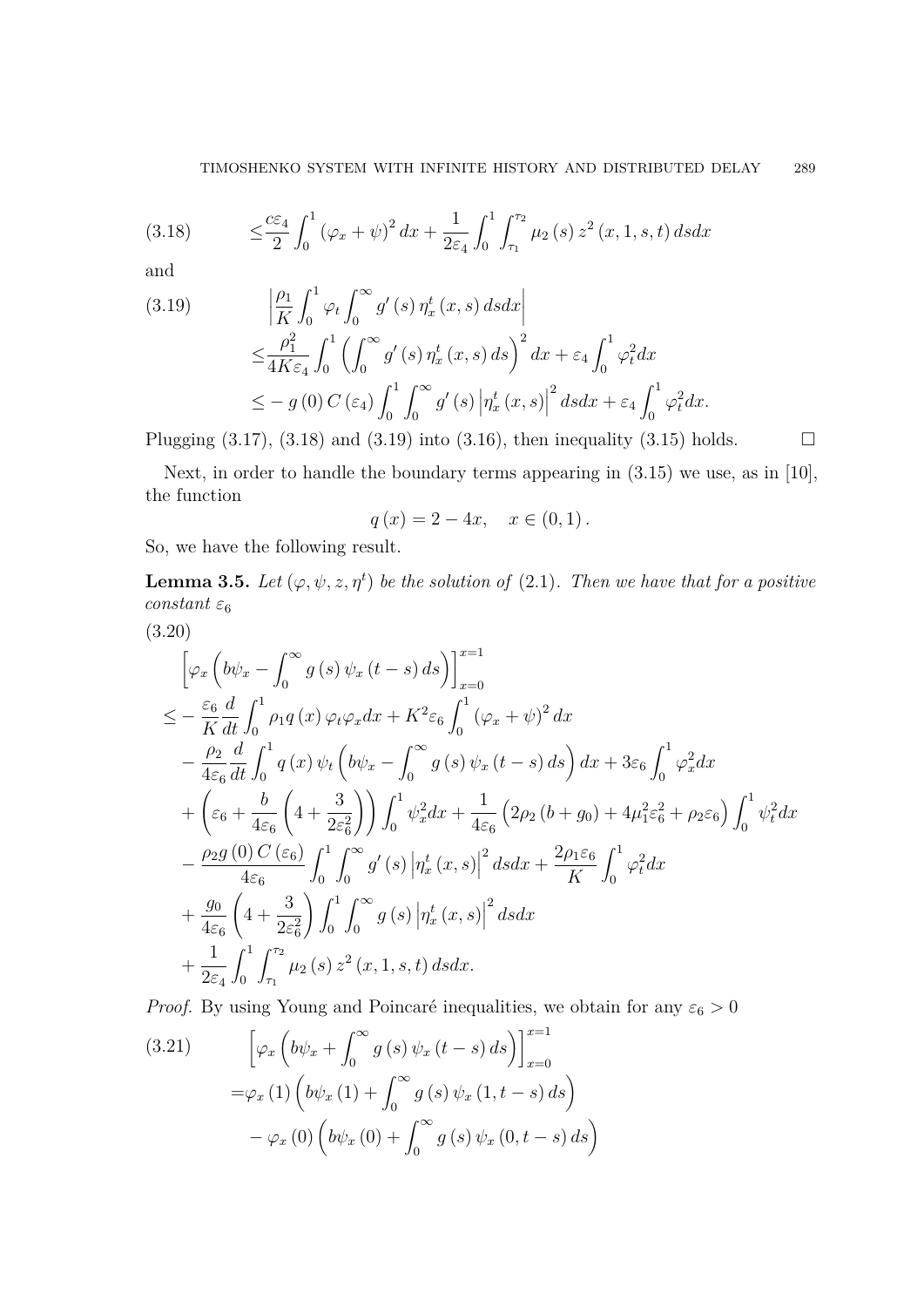$$
\leq \frac{1}{4\varepsilon_6} \left[ \left( b\psi_x \left( 1 \right) + \int_0^\infty g\left( s \right) \psi_x \left( 1, t - s \right) ds \right)^2 + \left( b\psi_x \left( 0 \right) + \int_0^\infty g\left( s \right) \psi_x \left( 0, t - s \right) ds \right)^2 \right] + \varepsilon_6 \left[ \varphi_x \left( 1 \right)^2 + \varphi_x \left( 0 \right)^2 \right].
$$

On the other hand, it is clear that

$$
\frac{d}{dt} \int_0^1 \rho_2 q(x) \psi_t \left( b\psi_x + \int_0^\infty g(s) \eta_x^t(x, s) ds \right) dx
$$
  
= 
$$
\int_0^1 \rho_2 q(x) \psi_{tt} \left( b\psi_x + \int_0^\infty g(s) \eta_x^t(x, s) ds \right) dx
$$
  
+ 
$$
\int_0^1 \rho_2 q(x) \psi_t \left( b\psi_{tx} + \int_0^\infty g(s) \eta_{tx}^t(x, s) ds \right) dx.
$$

Now, using  $(2.1)_2$  $(2.1)_2$ , we find

<span id="page-9-0"></span>(3.22) 
$$
\frac{d}{dt} \int_0^1 \rho_2 q(x) \left( b\psi_x + \int_0^\infty g(s) \eta_x^t(x, s) ds \right) dx \n= \int_0^1 q(x) \left( b\psi_{xx} - k(\varphi_x + \psi) - \mu_1 \psi_t \right. \n- \int_{\tau_1}^{\tau_2} \mu_2(s) z(x, 1, t) ds + \int_0^\infty g(s) \eta_{xx}^t(x, s) ds \n\times \left( b\psi_x - \int_0^\infty g(s) \eta_x^t(x, s) ds \right) dx \n+ \int_0^1 \rho_2 q(x) \psi_t \left( b\psi_{tx} + \int_0^\infty g(s) \eta_{tx}^t(x, s) ds \right) dx.
$$

By the fact that

<span id="page-9-1"></span>(3.23) 
$$
\int_0^1 q(x) \left( b\psi_{xx} + \int_0^\infty g(s) \eta_{xx}^t(x,s) ds \right) \left( b\psi_x + \int_0^\infty g(s) \eta_x^t(x,s) ds \right) dx
$$
  
= 
$$
- \frac{1}{2} \int_0^1 q'(x) \left( b\psi_x + \int_0^\infty g(s) \eta_x^t(x,s) ds \right)^2 dx
$$
  
+ 
$$
\left[ \frac{q(x)}{2} \left( b\psi_x + \int_0^\infty g(s) \eta_x^t(x,s) ds \right)^2 \right]_{x=0}^{x=1}.
$$

<span id="page-9-2"></span>The last term in [\(3.22\)](#page-9-0) can be treated as follows (3.24)

$$
\int_{0}^{1} \rho_{2}q(x)\,\psi_{t}\left(b\psi_{tx}+\int_{0}^{\infty}g(s)\,\eta_{tx}^{t}(x,s)\,ds\right)dx
$$
  
\n
$$
=\rho_{2}b\int_{0}^{1}q(x)\,\psi_{t}\psi_{tx}dx+\rho_{2}\int_{0}^{1}q(x)\,\psi_{t}\int_{0}^{\infty}g(s)\,\eta_{tx}^{t}(x,s)\,dsdx
$$
  
\n
$$
=-\frac{\rho_{2}b}{2}\int_{0}^{1}q'(x)\,\psi_{t}^{2}dx+\rho_{2}\int_{0}^{1}q(x)\,\psi_{t}\int_{0}^{\infty}g(s)\,\eta_{tx}^{t}(x,s)\,dsdx
$$
  
\n
$$
=-\frac{\rho_{2}b}{2}\int_{0}^{1}q'(x)\,\psi_{t}^{2}dx+\rho_{2}\int_{0}^{1}q(x)\,\psi_{t}\int_{0}^{\infty}g(s)\left(\psi_{t}-\eta_{s}^{t}\right)_{x}dsdx
$$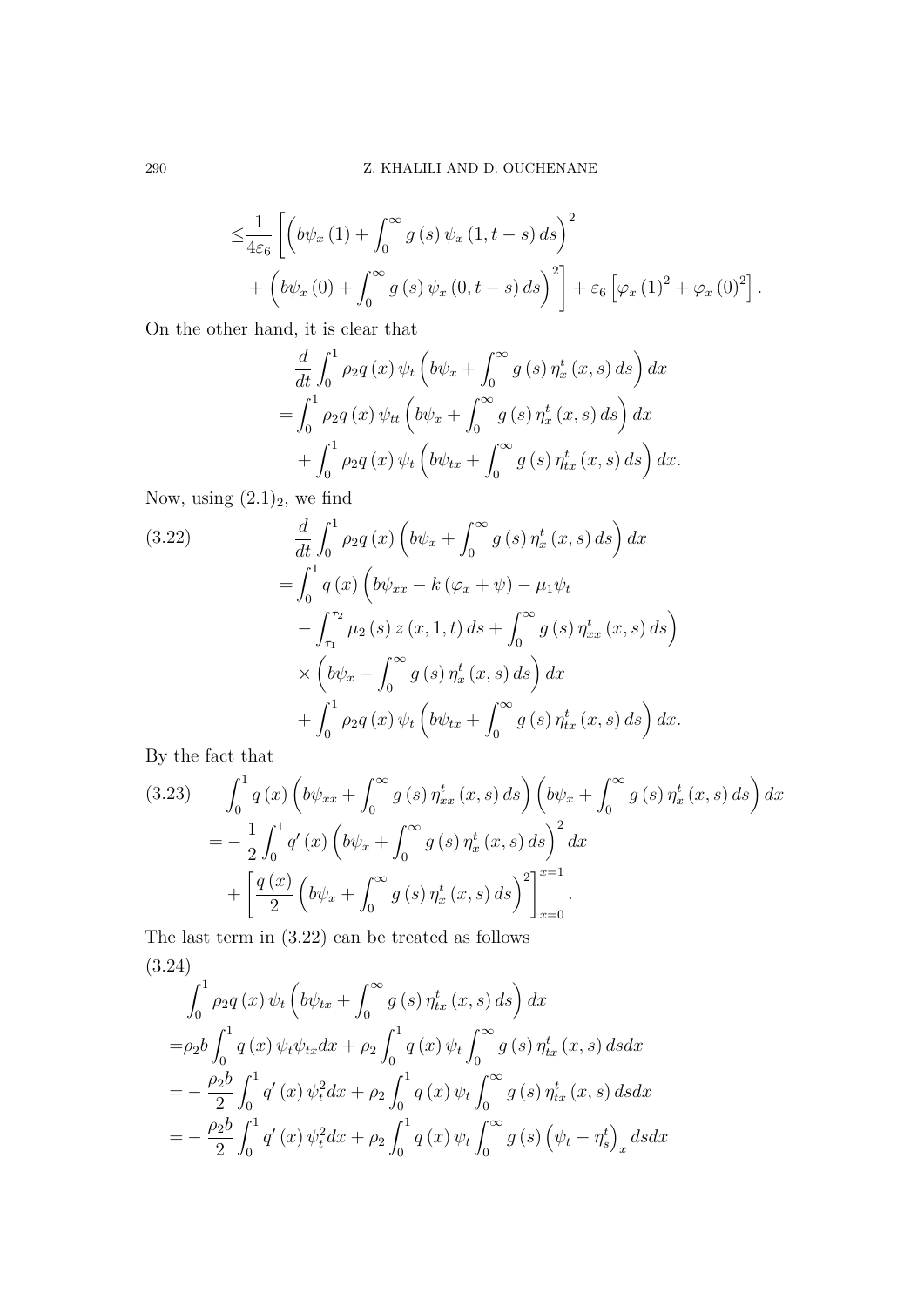$$
= -\frac{\rho_2 b}{2} \int_0^1 q'(x) \psi_t^2 dx + \rho_2 g_0 \int_0^1 q(x) \psi_t \psi_{tx} dx - \rho_2 \int_0^1 q(x) \psi_t \int_0^\infty g(s) \eta_{sx}^t ds dx
$$
  
= 
$$
-\frac{\rho_2 (b+g_0)}{2} \int_0^1 q'(x) \psi_t^2 dx + \rho_2 \int_0^1 q(x) \psi_t \int_0^\infty g'(s) \eta_x^t ds dx.
$$

Inserting  $(3.23)$  and  $(3.24)$  in  $(3.22)$ , we arrive at

<span id="page-10-0"></span>
$$
(3.25) \quad \left(b\psi_x(0,t) + \int_0^\infty g(s) \eta_x^t(0,s) \, ds\right)^2 + \left(b\psi_x(1,t) + \int_0^\infty g(s) \eta_x^t(1,s) \, ds\right)^2 \n= -\frac{d}{dt} \int_0^1 \rho_2 q \psi_t \left(b\psi_x + \int_0^\infty g(s) \eta_x^t(x,s) \, ds\right) dx + 2\rho_2 (b+g_0) \int_0^1 \psi_t^2 dx \n- K \int_0^1 q \left(\varphi_x + \psi\right) \left(b\psi_x + \int_0^\infty g(s) \eta_x^t(x,s) \, ds\right) dx \n+ \rho_2 \int_0^1 q \psi_t \int_0^\infty g'(s) \eta_x^t(x,s) \, ds dx \n- \mu_1 \int_0^1 q(x) \psi_t \left(b\psi_x + \int_0^\infty g(s) \eta_x^t(x,s) \, ds\right) dx \n+ 2 \left(b\psi_x + \int_0^\infty g(s) \eta_x^t(x,s) \, ds\right)^2 dx \n- \int_0^1 q(x) \int_{\tau_1}^{\tau_2} \mu_2(s) \, \psi_t(x,t-s) \, ds \left(b\psi_x + \int_0^\infty g(s) \eta_x^t(x,s) \, ds\right) dx.
$$

Now, we estimate terms in the RHS of [\(3.25\)](#page-10-0) as follows.

First, using Minkowski and Young's inequalities, we have

<span id="page-10-1"></span>(3.26) 
$$
2\left(b\psi_x + \int_0^\infty g(s) \eta_x^t(x,s) ds\right)^2 dx
$$

$$
\leq 4b^2 \int_0^1 \psi_x^2 dx + 4g_0 \int_0^1 \int_0^\infty g(s) |\eta_x^t(x,s)|^2 ds dx.
$$

Second, by Young's inequality and [\(3.26\)](#page-10-1), we have for any  $\lambda > 0$ 

$$
\begin{split}\n&\left|K \int_{0}^{1} q\left(x\right) \left(\varphi_{x} + \psi\right) \left(b\psi_{x} + \int_{0}^{\infty} g\left(s\right) \eta_{x}^{t}\left(x, s\right) ds\right) dx\right| \\
&\leq 2K \left| \int_{0}^{1} \left(\varphi_{x} + \psi\right) \left(b\psi_{x} + \int_{0}^{\infty} g\left(s\right) \eta_{x}^{t}\left(x, s\right) ds\right) dx\right| \\
&\leq 4K^{2} \lambda \int_{0}^{1} \left(\varphi_{x} + \psi\right)^{2} dx + \frac{1}{4\lambda} \int_{0}^{1} \left(b\psi_{x} + \int_{0}^{\infty} g\left(s\right) \eta_{x}^{t}\left(x, s\right) ds\right)^{2} dx \\
&\leq 4K^{2} \lambda \int_{0}^{1} \left(\varphi_{x} + \psi\right)^{2} dx + \frac{b^{2}}{2\lambda} \int_{0}^{1} \psi_{x}^{2} dx + \frac{g_{0}}{2\lambda} \int_{0}^{1} \int_{0}^{\infty} g\left(s\right) \left|\eta_{x}^{t}\left(x, s\right)\right|^{2} ds dx.\n\end{split}
$$

Similarly, we get

$$
\left| \mu_1 \int_0^1 q(x) \psi_t \left( b \psi_x + \int_0^\infty g(s) \eta_x^t(x, s) ds \right) dx \right|
$$
  

$$
\leq 4 \mu_1 \lambda \int_0^1 \psi_t^2 dx + \frac{b^2}{2\lambda} \int_0^1 \psi_x^2 dx + \frac{g_0}{2\lambda} \int_0^1 \int_0^\infty g(s) \left| \eta_x^t(x, s) \right|^2 ds dx
$$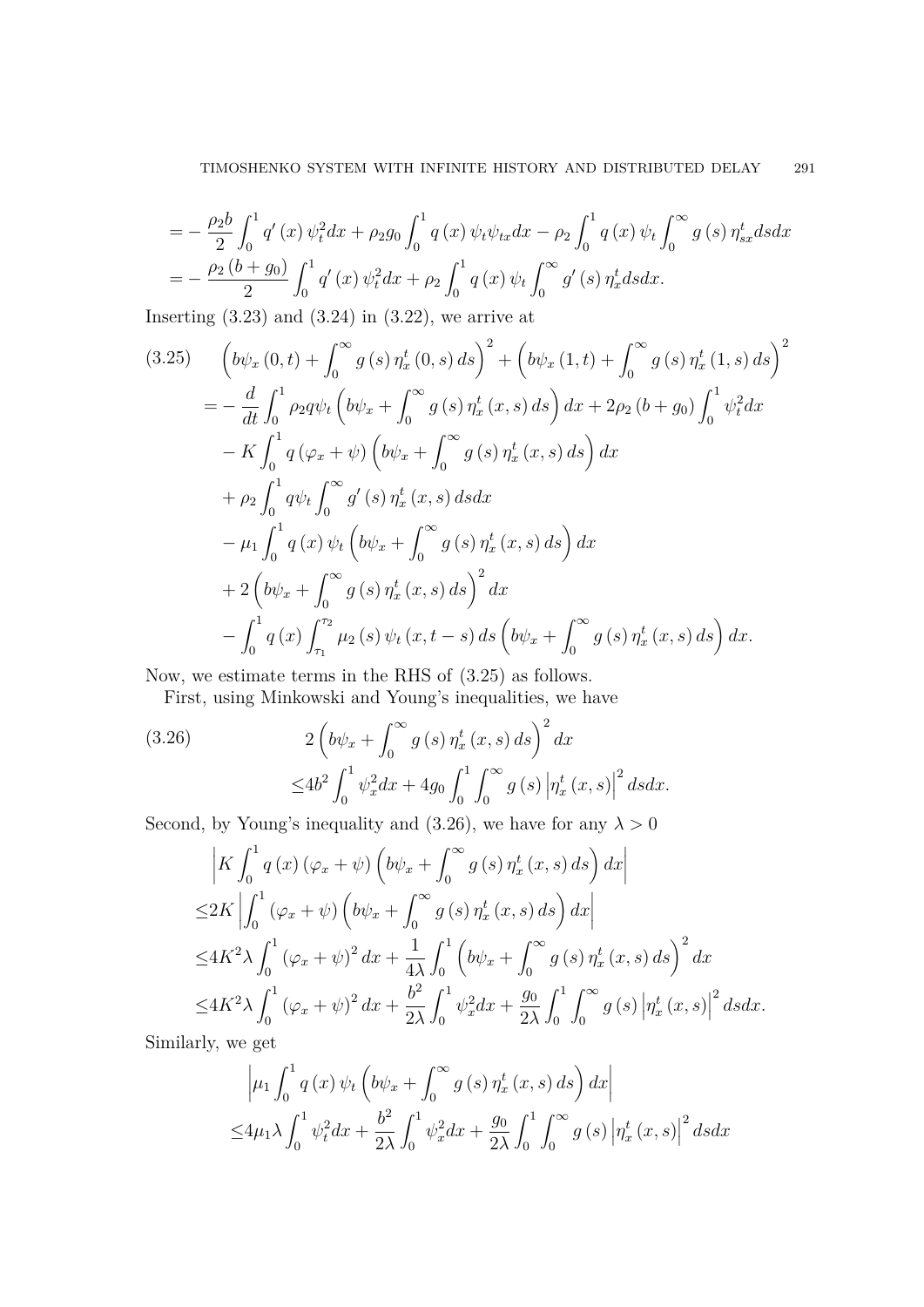and

$$
\left| - \int_0^1 q(x) \int_{\tau_1}^{\tau_2} \mu_2(s) \psi_t(x, t - s) ds \left( b\psi_x + \int_0^\infty g(s) \eta_x^t(x, s) ds \right) dx \right|
$$
  
\n
$$
\leq b \int_0^1 q(x) \psi_x \int_{\tau_1}^{\tau_2} \mu_2(s) \psi_t(x, t - s) ds dx
$$
  
\n
$$
+ \int_0^1 \left( q(x) \int_{\tau_1}^{\tau_2} \mu_2(s) \psi_t(x, t - s) ds \int_0^\infty g(s) \eta_x^t(x, s) ds \right) dx
$$
  
\n
$$
\leq 4\delta_0 \lambda \int_{\tau_1}^{\tau_2} \mu_2(s) z^2(x, 1, s, t) ds + \frac{b^2}{2\lambda} \int_0^1 \psi_x^2 dx + \frac{g_0}{2\lambda} \int_0^1 \int_0^\infty g(s) \left| \eta_x^t(x, s) \right|^2 ds dx.
$$

For any  $\varepsilon_2 > 0$ , we have

$$
\left| \rho_2 \int_0^1 q \psi_t \int_0^\infty g'(s) \eta_x^t(x, s) ds dx \right|
$$
  

$$
\leq \rho_2 \varepsilon_2 \int_0^1 \psi_t^2 dx - \rho_2 g(0) C(\varepsilon_2) \int_0^1 \int_0^\infty g'(s) \left| \eta_x^t(x, s) \right|^2 ds dx.
$$

Inserting all the above estimates into [\(3.25\)](#page-10-0), we obtain

<span id="page-11-0"></span>
$$
(3.27) \quad \left(b\psi_x(0,t) + \int_0^\infty g(s) \eta_x^t(0,s) \, ds\right)^2 + \left(b\psi_x(1,t) + \int_0^\infty g(s) \eta_x^t(1,s) \, ds\right)^2
$$
\n
$$
\leq -\frac{d}{dt} \int_0^1 \rho_2 q \psi_t \left(b\psi_x + \int_0^\infty g(s) \eta_x^t(x,s) \, ds\right) dx
$$
\n
$$
+ \left(2\rho_2 (b+g_0) + 4\mu_1^2 \lambda + \rho_2 \varepsilon_2\right) \int_0^1 \psi_t^2 dx
$$
\n
$$
+ b^2 \left(4 + \frac{3}{2\lambda}\right) \int_0^1 \psi_x^2 dx + 4K^2 \lambda \int_0^1 (\varphi_x + \psi)^2 dx
$$
\n
$$
- \rho_2 g(0) C(\varepsilon_2) \int_0^1 \int_0^\infty g'(s) \left|\eta_x^t(x,s)\right|^2 ds dx
$$
\n
$$
+ g_0 \left(4 + \frac{3}{2\lambda}\right) \int_0^1 \int_0^\infty g(s) \left|\eta_x^t(x,s)\right|^2 ds dx + 4\delta_0 \lambda \int_{\tau_1}^{\tau_2} \mu_2(s) z^2(x,1,s,t) ds.
$$

On the other hand, we have

<span id="page-11-1"></span>(3.28) 
$$
\left[\varphi_x^2(1) - \varphi_x^2(0)\right] \le -\frac{d}{dt} \frac{1}{k} \int_0^1 \rho_1 q(x) \, \varphi_t \varphi_x dx + 3 \int_0^1 \varphi_x^2 dx + \int_0^1 \psi_x^2 dx + \frac{2\rho_1}{k} \int_0^1 \varphi_t^2 dx.
$$

Consequently, substituting [\(3.27\)](#page-11-0) and [\(3.28\)](#page-11-1) into [\(3.21\)](#page-8-2), our desired estimate [\(3.20\)](#page-8-3)  $holds.$ 

<span id="page-11-2"></span>Now, we define the functional

(3.29) 
$$
I_4(t) := \int_0^1 \int_0^1 \int_{\tau_1}^{\tau_2} s e^{-s\rho} |\mu_2(s)| z^2(x, 1, s, t) ds d\rho dx.
$$

Then the following result holds.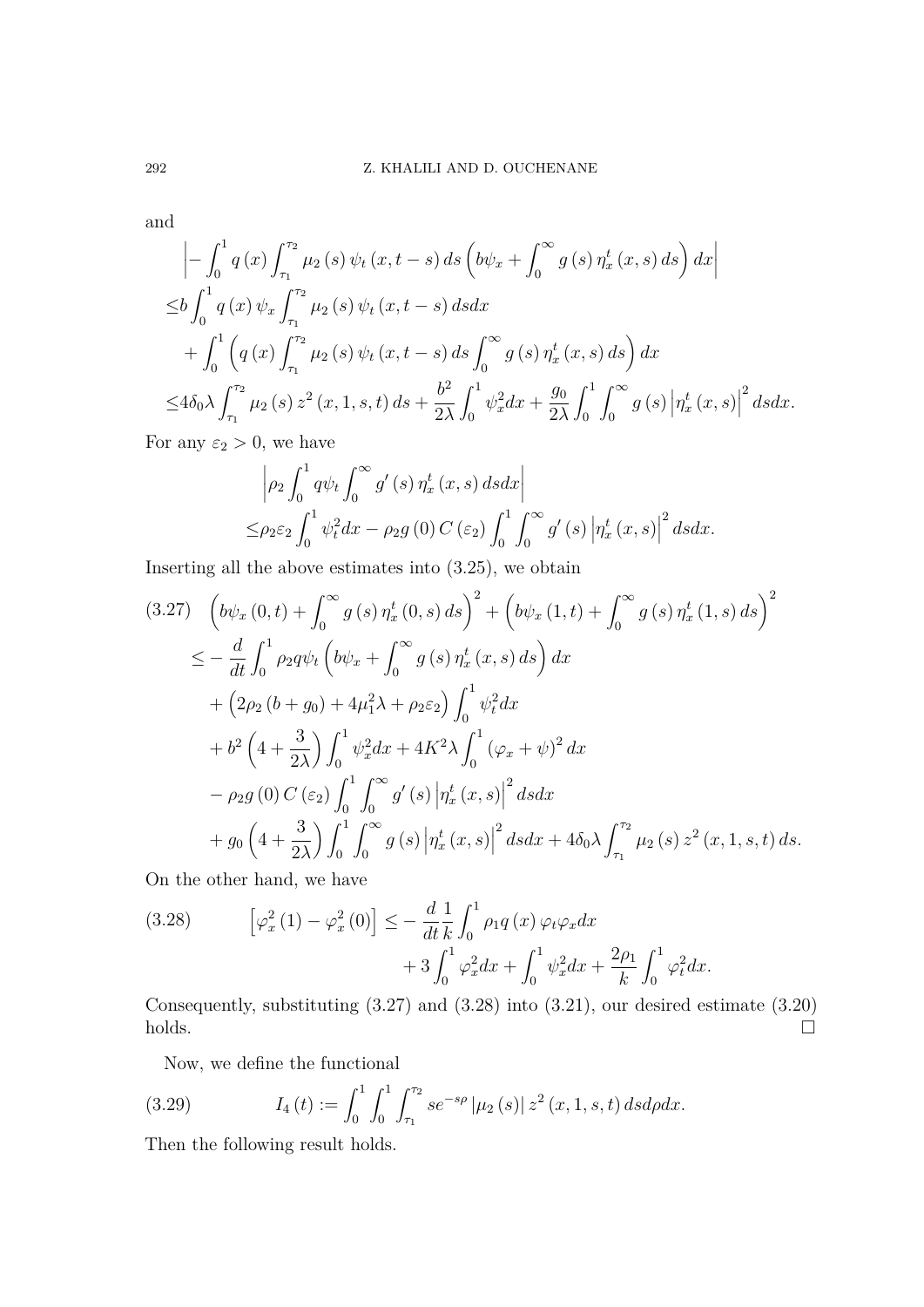**Lemma 3.6.** Let  $(\varphi, \psi, z, \eta^t)$  be the solution of  $(2.1)-(2.3)$  $(2.1)-(2.3)$  $(2.1)-(2.3)$ . Then for  $C_1 > 0$  we have  $dI_4(t)$  2 *τ*<sup>1</sup>  $\int_1^1 \int_1^{t_2}$ 

<span id="page-12-0"></span>(3.30) 
$$
\frac{d^{2}u_{4}(t)}{dt} \leq -C_{1} \int_{0}^{1} \int_{0}^{1} \int_{\tau_{1}}^{2} s e^{-s\rho} |\mu_{2}(s)| z^{2}(x, 1, s, t) ds d\rho dx - C_{1} \int_{0}^{1} \int_{\tau_{1}}^{\tau_{2}} |\mu_{2}(s)| z^{2}(x, 1, s, t) ds dx + \mu_{1} \int_{0}^{1} \psi_{t}^{2} dx,
$$

*where C*<sup>1</sup> *is a positive constant.*

*Proof.* Differentiating [\(3.29\)](#page-11-2) and using  $z(x, 0, s, t) = \psi_t$ ,  $e^{-s} \le e^{-s\rho}$ , we get for all  $\rho \in [0, 1]$ 

$$
\frac{dI_4(t)}{dt} \le \int_0^1 \int_{\tau_1}^{\tau_2} e^{-s} |\mu_2(s)| z^2(x, 1, s, t) ds dx + \int_{\tau_1}^{\tau_2} |\mu_2(s)| ds \int_0^1 \psi_t^2 dx \n- \int_0^1 \int_0^1 \int_{\tau_1}^{\tau_2} s e^{-s} |\mu_2(s)| z^2(x, 1, s, t) ds d\rho dx.
$$

Since  $s \to -e^{-s}$  is an increasing function, we have  $-e^{-s} \leq -e^{-\tau_2}$  for all  $s \in [\tau_1, \tau_2]$ . Finally, setting,  $C_1 = -e^{-\tau_2}$  and recalling [\(1.2\)](#page-0-1), we obtain [\(3.30\)](#page-12-0).

*Proof of Theorem* [3.1](#page-4-2). We are now ready to define the Lyapunov functional  $L(t)$  as follows

$$
L(t) := NE(t) + \frac{1}{4}I_1(t) + N_2I_2(t) + I_3(t) + \frac{\varepsilon_2}{K} \int_0^1 \rho_1 q \varphi_t \varphi_x dx + \frac{1}{4\varepsilon_2} \int_0^1 \rho_2 q(x) \psi_t \left( b\psi_x + \int_0^\infty g(s) \eta_x^t(x, s) ds \right) dx + N_4I_4(t),
$$

where  $N$ ,  $N_2$ ,  $N_4$  are positive real numbers which will be chosen later.

Consequently, the estimates [\(3.2\)](#page-4-3), [\(3.5\)](#page-4-1), [\(3.12\)](#page-6-2), [\(3.15\)](#page-7-2), [\(3.20\)](#page-8-3) and [\(3.30\)](#page-12-0) together with  $(1.3)$  and the following inequality

<span id="page-12-1"></span>
$$
\int_0^1 \varphi_x^2 dx \le 2 \int_0^1 (\varphi_x + \psi)^2 dx + 2 \int_0^1 \psi_x^2 dx,
$$

lead to (3.31)

$$
\frac{d}{dt}L(t) \leq \left\{-MC - \frac{\rho_1}{4} + N_2\left(\rho_2 + \frac{\rho_1}{4\lambda_2}\right) + \left(\rho_2 + \frac{\mu_1^2}{4\varepsilon_1}\right) + \frac{1}{4\varepsilon_2}\left(2\rho_2\left(b + g_0\right) + 4\mu_1^2\varepsilon_2^2 + \rho_2\varepsilon_2\right) + N_4\mu_1 + \frac{1}{2\tau}\right\}\int_0^1 \psi_t^2 dx
$$
\n
$$
+ \left\{\frac{1}{8\varepsilon_2} + \frac{N_2}{2\varepsilon_4} + \frac{1}{2\varepsilon_4} - C_1N_4\right\}\int_0^1 \int_{\tau_1}^{\tau_2} |\mu_2(s)| z^2(x, 1, s, t) ds dx
$$
\n
$$
+ \left\{-\frac{\rho_1}{4} + N_2\rho_1\lambda_2 + \frac{2\rho_1\varepsilon_2}{K} + \varepsilon_1\right\}\int_0^1 \varphi_t^2 dx
$$
\n
$$
+ \left\{-\left(\frac{3K}{4} - 2\varepsilon\right) + K^2\varepsilon_2 + 6\varepsilon_2 + \frac{\varepsilon_4 c}{2}\right\}\int_0^1 (\varphi_x + \psi)^2 dx - I_3(t)
$$
\n
$$
+ \left\{\frac{1}{4}\left(b + \delta_1\right) + N_2\left(\delta_1 + \mu_2 C^*\lambda_2 - b\right) + 7\varepsilon_2\right\}
$$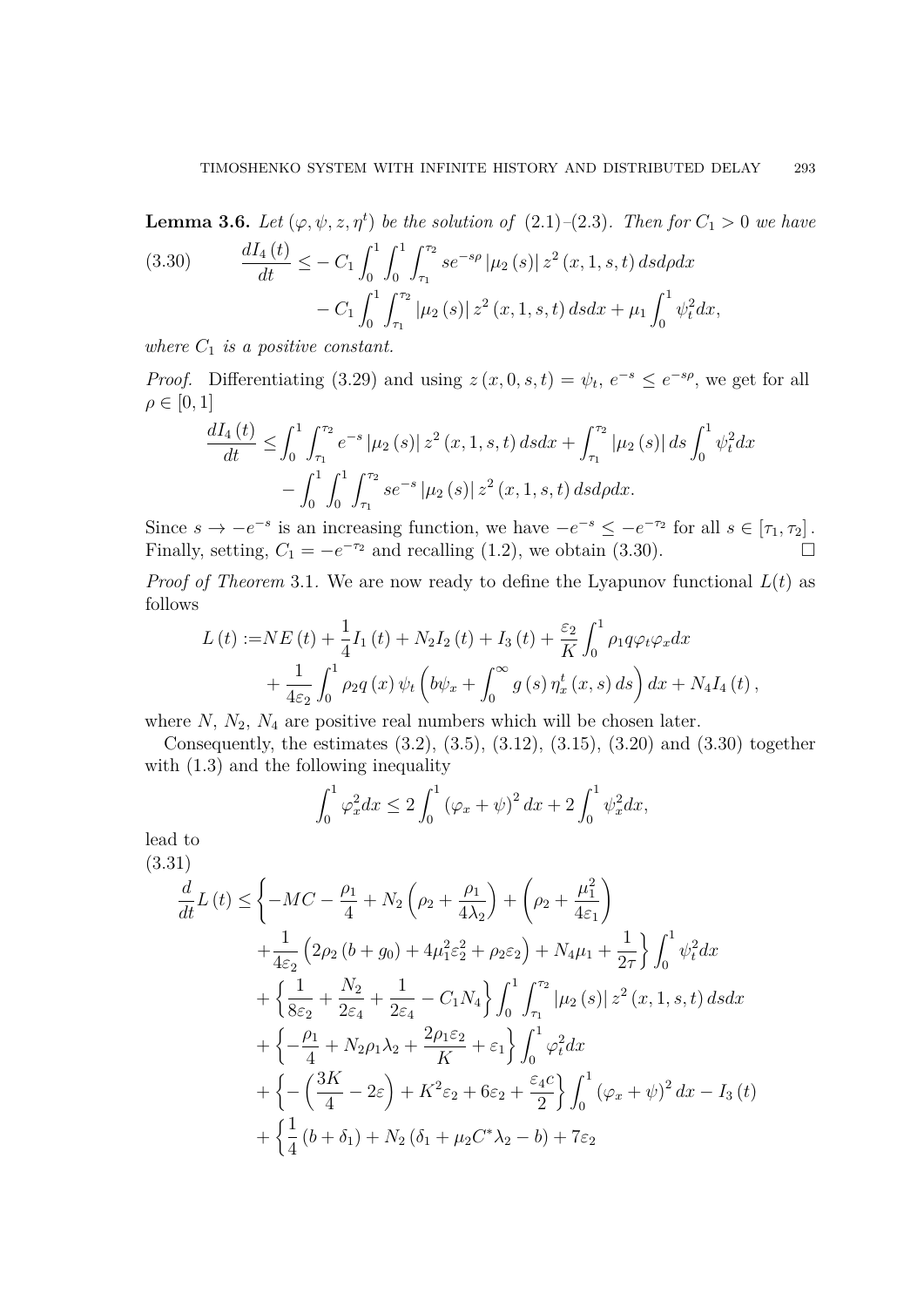$$
+\frac{b^2}{4\varepsilon_2} \left(4 + \frac{3}{2\varepsilon_2^2}\right) \left\{ \int_0^1 \psi_x^2 dx + \left\{ \left(\frac{c\varepsilon_2}{8} - \frac{cN_2\varepsilon_3}{2}\right) \right\} \int_0^1 \psi^2 dx \right\}+\left\{ \frac{g_0}{4\delta_1} \left(\frac{1}{4} + N_2\right) + \frac{g_0}{4\varepsilon_2} \left(4 + \frac{2}{2\varepsilon_2^2}\right) \right\}-\zeta \left( \frac{M}{2} - g_0 C \left(\varepsilon_1\right) - \frac{\rho_2 g\left(0\right) C\left(\varepsilon_2\right)}{4\varepsilon_2} \right) \left\} \int_0^1 \int_0^\infty g\left(s\right) \left|\eta_x^t\left(x, s\right)\right|^2 ds dx - C_1 \int_0^1 \int_0^1 \int_{\tau_1}^{\tau_2} s e^{-s\rho} \left|\mu_2\left(s\right)\right| z^2\left(x, 1, s, t\right) ds d\rho dx.
$$

At this point, we have to choose our constants very carefully.

First, let us choose  $\varepsilon$  small enough such that

$$
\varepsilon \leq \frac{3K}{8}.
$$

Then, we take  $\varepsilon_2 = \varepsilon_1$  and choose  $\varepsilon_2$  small enough such that

$$
\varepsilon_2 \le \min\left\{ \frac{K/8}{(K^2+6)}, \frac{\rho_1/8}{(2\rho_1/K)+1} \right\}.
$$

Then, we choose  $\lambda_2 = \delta_1$  and choose  $\varepsilon_2$  small enough such that

$$
\lambda_2 \le \frac{b/2}{1 + \mu_2 C^*}.
$$

Once all the above constants are fixed, we fix  $N_2$  large enough such that

$$
N_2\frac{b}{4} \ge \frac{1}{4}\left(b+\delta_1\right) + 7\varepsilon_2 + \frac{b}{4\varepsilon_2}\left(4+\frac{3}{2\varepsilon_2^2}\right).
$$

After that, we pick  $\lambda_2$  so small that

$$
\lambda_2 \le \frac{1}{32N_2}.
$$

Finally, we choose M large enough so that, there exists a positive constant  $\eta_1$ , such that [\(3.31\)](#page-12-1) becomes

$$
\frac{d}{dt}L(t) \leq -\eta_1 \int_0^1 \left( \psi_t^2 + \psi_x^2 + \varphi_t^2 + (\varphi_x + \psi)^2 + \psi^2 \right) dx \n- \eta_1 \int_0^1 \int_0^\infty g(s) \left| \eta_x^t(x, s) \right|^2 ds dx \n+ \eta_1 \int_0^1 \int_{\tau_1}^{\tau_2} |\mu_2(s)| z^2(x, 1, s, t) ds dx \n- \eta_1 \int_0^1 \int_0^1 \int_{\tau_1}^{\tau_2} s e^{-s\rho} |\mu_2(s)| z^2(x, 1, s, t) ds d\rho dx,
$$

which implies by [\(3.1\)](#page-3-2), that there exists also  $\eta_2 > 0$ , such that

<span id="page-13-0"></span>(3.32) 
$$
\frac{d}{dt}L(t) \leq -\eta_2 E(t), \text{ for all } t \geq 0.
$$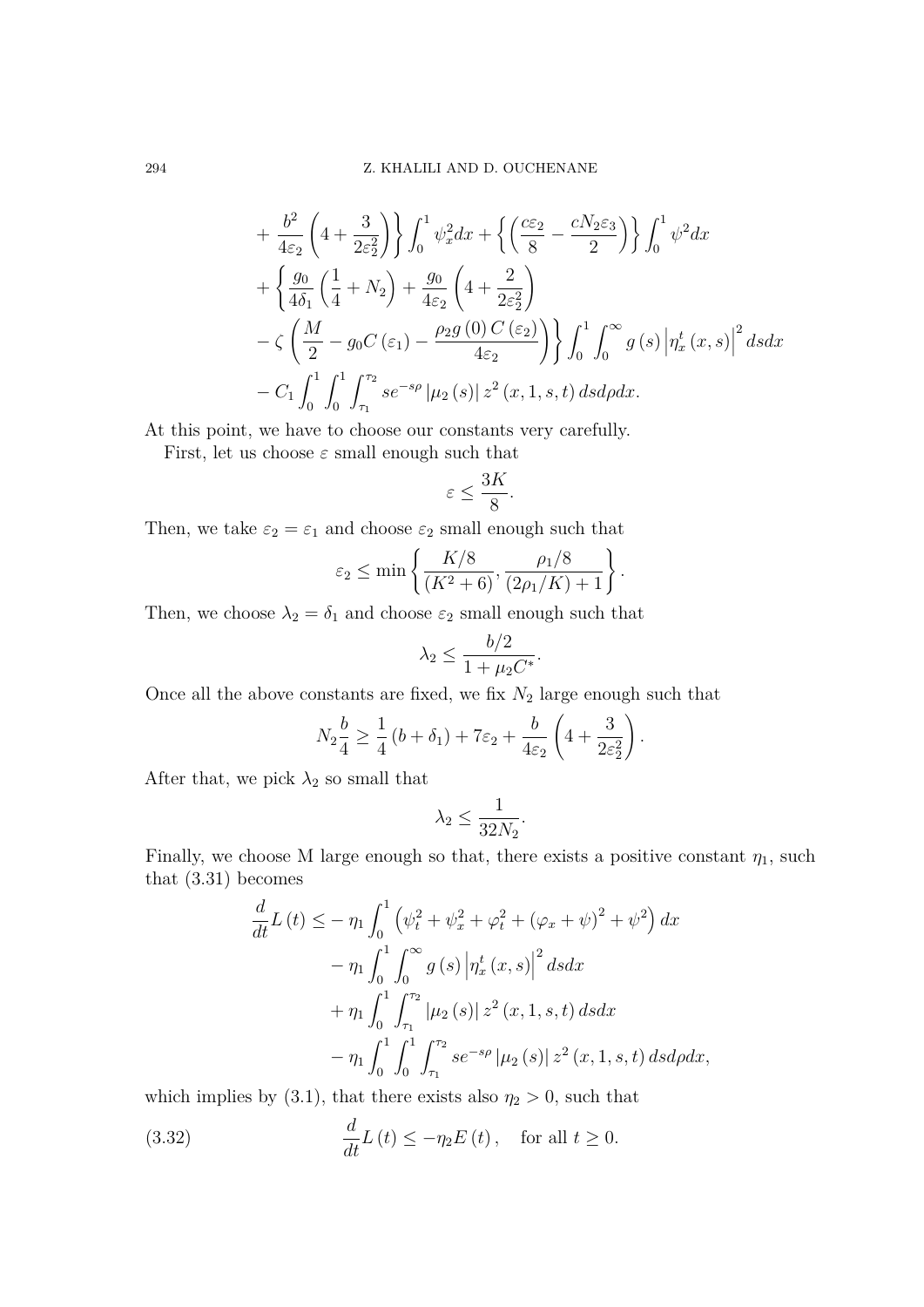In addition, we can choose *M* large enough so that

<span id="page-14-12"></span>(3.33) 
$$
\beta_1 E(t) \le L(t) \le \beta_2 E(t), \text{ for all } t \ge 0.
$$

Combining [\(3.32\)](#page-13-0) and [\(3.33\)](#page-14-12), we conclude that there exists  $\Lambda > 0$  such that

<span id="page-14-13"></span>(3.34) 
$$
\frac{d}{dt}L(t) \leq -\Lambda L(t), \text{ for all } t \geq 0.
$$

A simple integration of [\(3.34\)](#page-14-13) leads to

(3.35) 
$$
L(t) \le L(0) e^{-\Lambda t}, \text{ for all } t \ge 0.
$$

Again, [\(3.33\)](#page-14-12) and [\(3.35\)](#page-14-14) yeilds the desired result [\(3.3\)](#page-4-4). This completes the proof of Theorem 3.1.  $\Box$ 

#### <span id="page-14-14"></span>**REFERENCES**

- <span id="page-14-10"></span>[1] C. M. Dafermos, *Asymptotic stability in viscoelasticity*, Arch. Ration. Mech. Anal **37** (1970), 297–308. <http://dx.doi.org/10.1007/BF00251609>
- <span id="page-14-3"></span>[2] R. Datko, J. Lagnese and M. Polis, *An example on the effect of time delays in boundary feedback stabilization of wave equations*, SIAM J. Control Optim. **24** (1986), 152–156. [http:](http://dx.doi.org/10.1109/CDC.1985.268529) [//dx.doi.org/10.1109/CDC.1985.268529](http://dx.doi.org/10.1109/CDC.1985.268529)
- <span id="page-14-6"></span>[3] J. Hao and F. Wang, *Energy decay in a Timoshenko-type system for thermoelasticity of type III with distributed delay and past history*, Electron. J. Differential Equations **2018**(75) (2018), 1–27.
- <span id="page-14-5"></span>[4] M. Kafini, S. A. Messaoudi and M. I. Mustafa, *Energy decay result in a Timoshenko-type system of thermoelasticity of type III with distributive delay*, J. Math. Phys **54** (2013), Paper ID 101503. <http://dx.doi.org/10.1063/1.4826102>
- <span id="page-14-4"></span>[5] M. Kafini, S. A. Messaoudi, M. I. Mustafa and T. Apalara, *Well-posedness and stability results in a Timoshenko-type system of thermoelasticity of type III with delay*, Z. Angew. Math. Phys **66** (2015), 1499–1517. <http://dx.doi.org/10.1007/s00033-014-0475-9>
- <span id="page-14-2"></span>[6] M. Kirane, B. Said-Houari and M. N. Anwar, *Stability result for the Timoshenko system with a time-varying delay term in the internal feedbacks*, Comm. Pure Appl. Anal **10** (2011), 667–686. <http://dx.doi.org/10.3934/cpaa.2011.10.667>
- <span id="page-14-7"></span>[7] I. Lasiecka, D. Tataru et al., *Uniform boundary stabilization of semilinear wave equations with nonlinear boundary damping*, Differential Integral Equations **6** (1993), 507–533.
- <span id="page-14-8"></span>[8] W.-J. Liu and E. Zuazua, *Decay rates for dissipative wave equations*, Ric. Mat. **48** (1999), 61–75.
- <span id="page-14-9"></span>[9] S. Nicaise and C. Pignotti, *Stability and instability results of the wave equation with a delay term in the boundary or internal feedbacks*, SIAM J. Control Optim. **45** (2006), 1561–1585, <http://dx.doi.org/10.1137/060648891>
- <span id="page-14-11"></span>[10] J. E. M. Rivera and R. Racke, *Mildly dissipative nonlinear Timoshenko systems-global existence and exponential stability*, J. Math. Anal. Appl. **276** (2002), 248–278. [http://dx.doi.org/10.](http://dx.doi.org/10.1016/j.amc.2010.08.021) [1016/j.amc.2010.08.021](http://dx.doi.org/10.1016/j.amc.2010.08.021)
- <span id="page-14-1"></span>[11] B. Said-Houari and Y. Laskri, *A stability result of a Timoshenko system with a delay term in the internal feedback*, Appl. Math. Comput. **217** (2010), 2857–2869. [http://dx.doi.org/10.](http://dx.doi.org/10.1016/S0022-247X(02)00436-5) [1016/S0022-247X\(02\)00436-5](http://dx.doi.org/10.1016/S0022-247X(02)00436-5)
- <span id="page-14-0"></span>[12] B. Said-Houari and R. Rahali, *A stability result for a Timoshenko system with past history and a delay term in the internal feedback*, Dynam. Systems Appl. **20** (2011), 327.